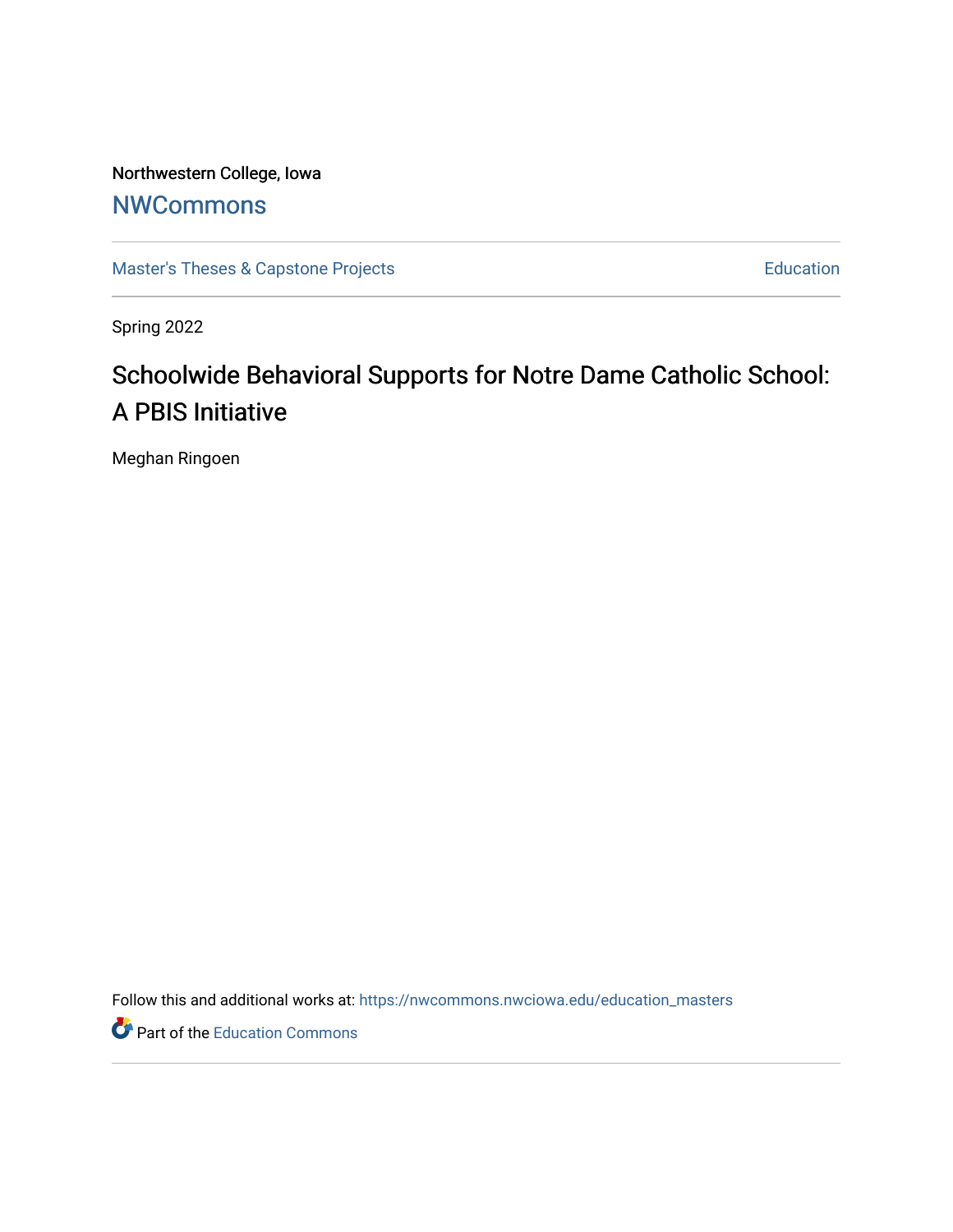## **Schoolwide Behavioral Supports for Notre Dame Catholic School: A PBIS Initiative**

Meghan Ringoen

Northwestern College

A School Improvement Plan Project Presented in Partial Fulfillment of the Requirements For the Degree of Master of Education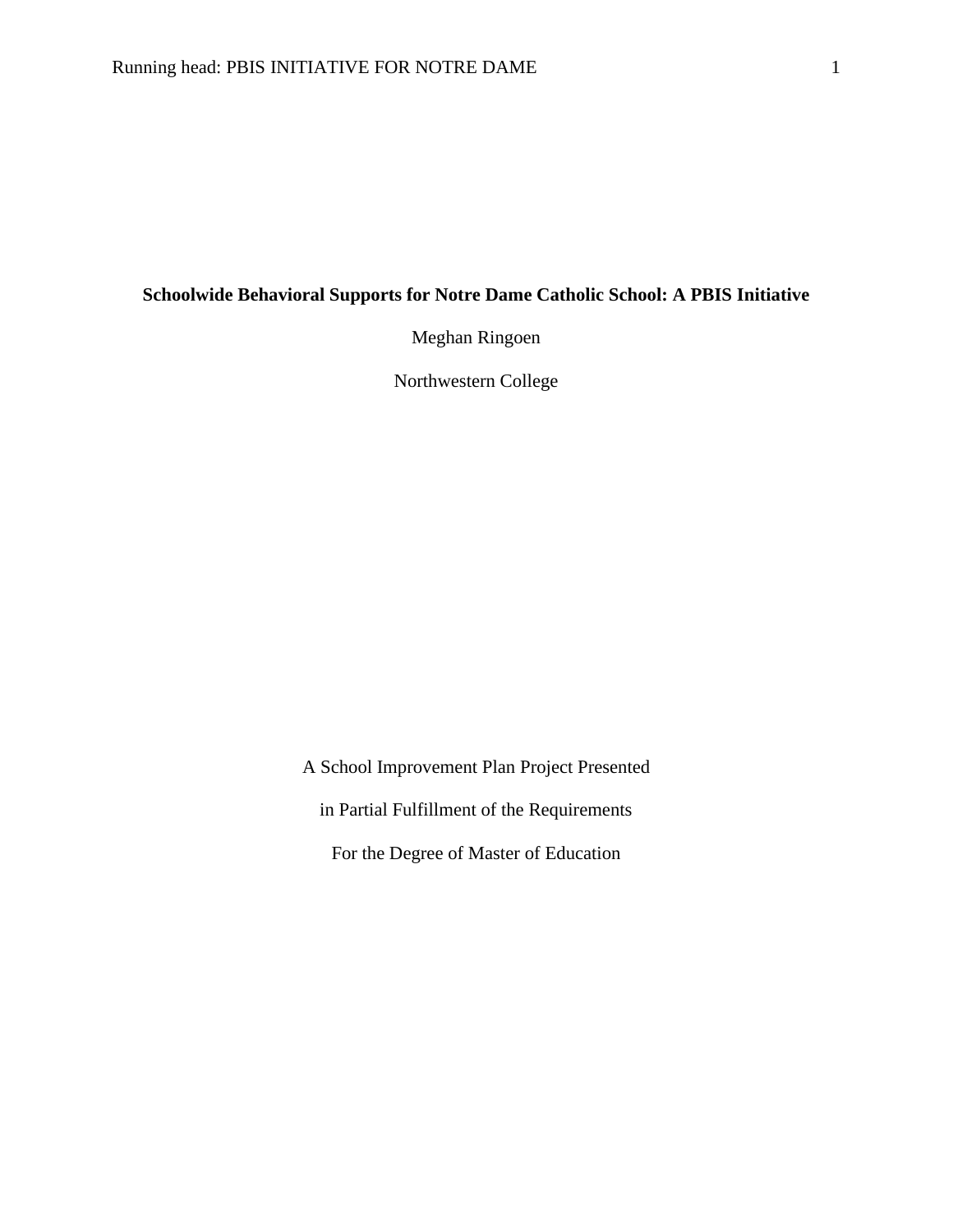#### **Abstract**

Notre Dame Catholic Elementary School in rural northeast Iowa currently has no framework or plan in place to support students in behavioral success. This school improvement plan outlines steps to be taken toward the implementation of Positive Behavioral Interventions and Supports (PBIS) as a framework for behavioral supports to meet the needs of all students. The plan outlines implementation for the first year of PBIS at Notre Dame focusing on Schoolwide Tier 1 supports. The unique needs of Notre Dame are accounted for in steps to address staff buy-in and misconceptions. Steps taken during implementation include the PBIS Self-Assessment Survey (SAS), PBIS training, establishing a PBIS team, creating a data collection plan, finding consensus on common language and expectations, explicitly teaching common expectations to students, plans for positive reinforcement of the expectations, and plans for staff accountability and fidelity.

*Keywords:* positive behavioral interventions and supports (PBIS), implementation, staff buy-in, common expectations, fidelity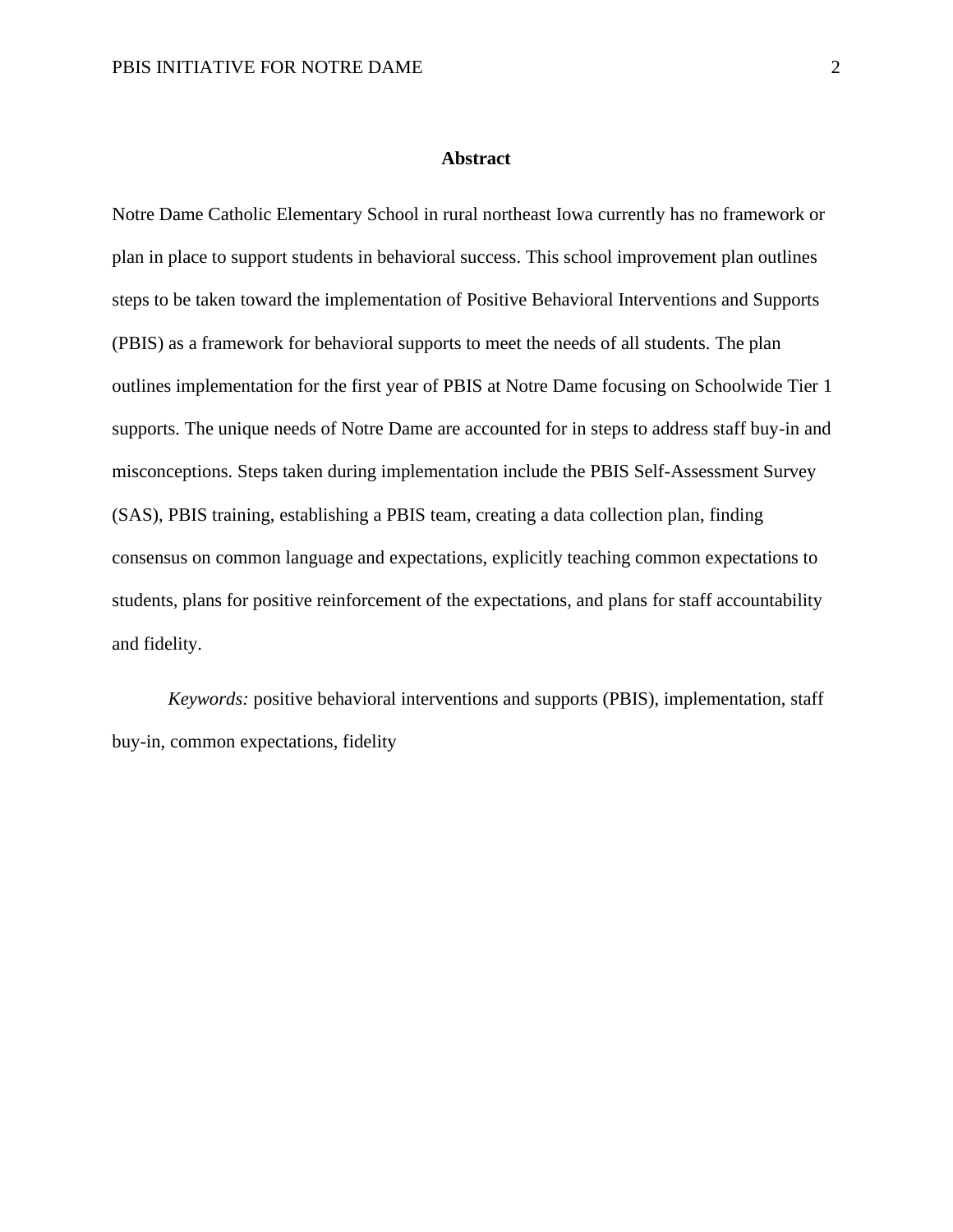# **Table of Contents**

| Schoolwide Behavioral Supports for Notre Dame Catholic School: A PBIS Initiative  4 |  |
|-------------------------------------------------------------------------------------|--|
|                                                                                     |  |
|                                                                                     |  |
|                                                                                     |  |
|                                                                                     |  |
|                                                                                     |  |
|                                                                                     |  |
|                                                                                     |  |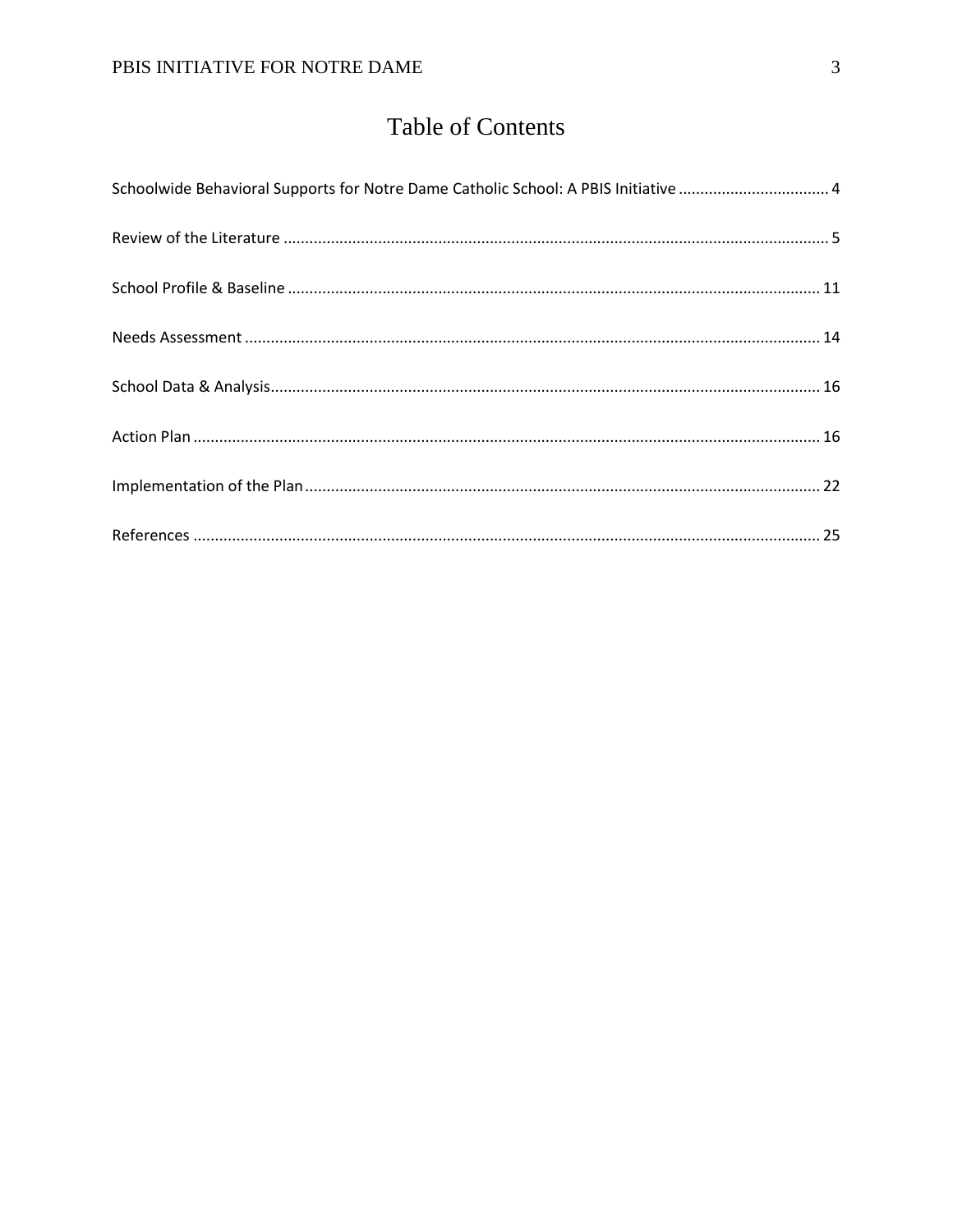## <span id="page-4-0"></span>**Schoolwide Behavioral Supports for Notre Dame Catholic School: A PBIS Initiative**

Positive Behavioral Interventions and Supports (PBIS) are a multi-tiered system of supports for all students endorsed by the Iowa Department of Education. "PBIS provides schools with the framework and organizational plan to promote and maximize academic achievement and behavioral competence for all students" (Iowa Department of Education, 2022). In the state of Iowa, 689 schools are implementing PBIS in 217 districts (Iowa Department of Education, 2022). The goal of the Iowa State PBIS Leadership Team is for "all Iowa learners [to] experience social emotional behavioral well-being and academic success through positive, predictable, safe and supportive environments" (Iowa Department of Education, 2022). The problem is that at Notre Dame Catholic Elementary School no such framework or plan exists to support students in behavioral success. While aiming for a 'positive, predictable, safe and supportive environment', we fall short. Out of 179 preschool through sixth grade students, there are currently five students receiving behavioral supports of some kind. However, there is no system keeping behavioral data for these students or any students in the school. Concerns have been expressed that these supports are not solving the behavior issues and that there are no supports in place for students whose behavioral issues are less severe than these five. The lack of supports is leaving students struggling behaviorally feeling unsuccessful and their teachers and classmates feeling frustrated as everyone's learning is negatively impacted by behavior issues.

The purpose of this school improvement plan is to outline steps to be taken toward the implementation of PBIS as a framework for behavioral supports to meet the needs of all students. The hope is that the implementation of PBIS through this plan will improve the school climate and increase the behavioral and academic success of Notre Dame students. No student should have to struggle through their school day because of a lack of supports.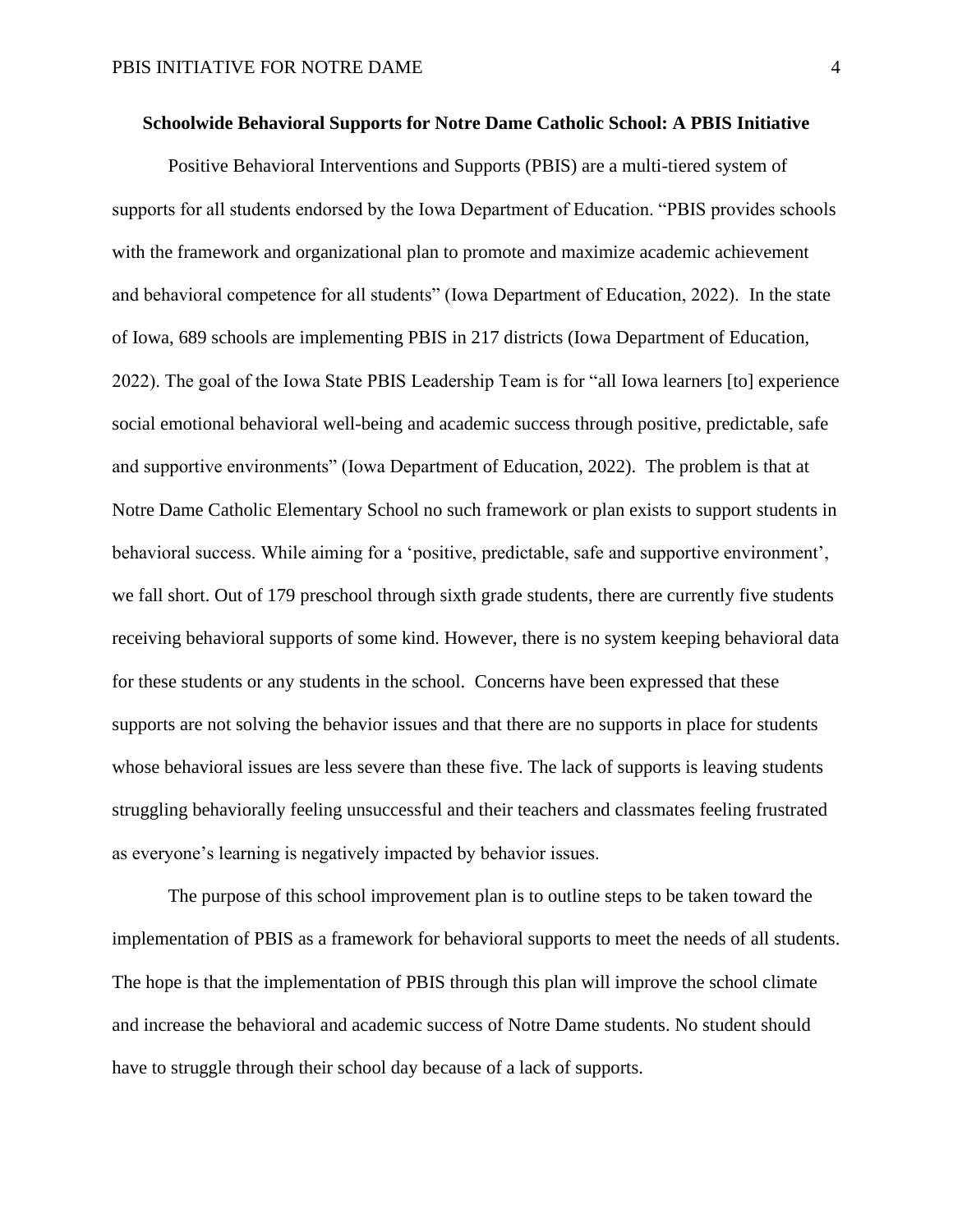During the process of reviewing existing literature that would support this school improvement project, online databases were scoured for peer-reviewed research published in scholarly journals over the last twenty years. Research demonstrating the benefits of PBIS on student or school outcomes, identifying enablers and barriers to implementation of PBIS, establishing a relationship between certain variables and the success of PBIS, or supporting individual components of PBIS were included. The research included in the literature review is intended to guide decisions made in the plan laid out.

PBIS benefits students, teachers, and schools. The PBIS components and framework effectively improve student behaviors and academics. Quality PBIS training and staff buy-in will be important in the success of implementation and the fidelity of that implementation will have an important impact on the outcomes and sustainability. The school improvement plan must address these factors.

The literature review will first provide research supporting PBIS as the choice for Notre Dame's behavior supports framework by discussing the benefits PBIS and its components provides. Secondly, research will be presented outlining factors important to the success of implementation and sustainability. Finally, the research surrounding the importance of fidelity in implementation will be discussed.

## **Review of the Literature**

## <span id="page-5-0"></span>**Benefits of PBIS and Its Components**

Data-based decision making is an important component of PBIS. Often office discipline referrals are used as one of these data points in a PBIS framework. But are these referrals a valid indicator of student behavior? Pas, Bradshaw, and Mitchell (2011) studied behavior data from 8,645 children within 335 kindergarten through fifth grade general education classrooms at 21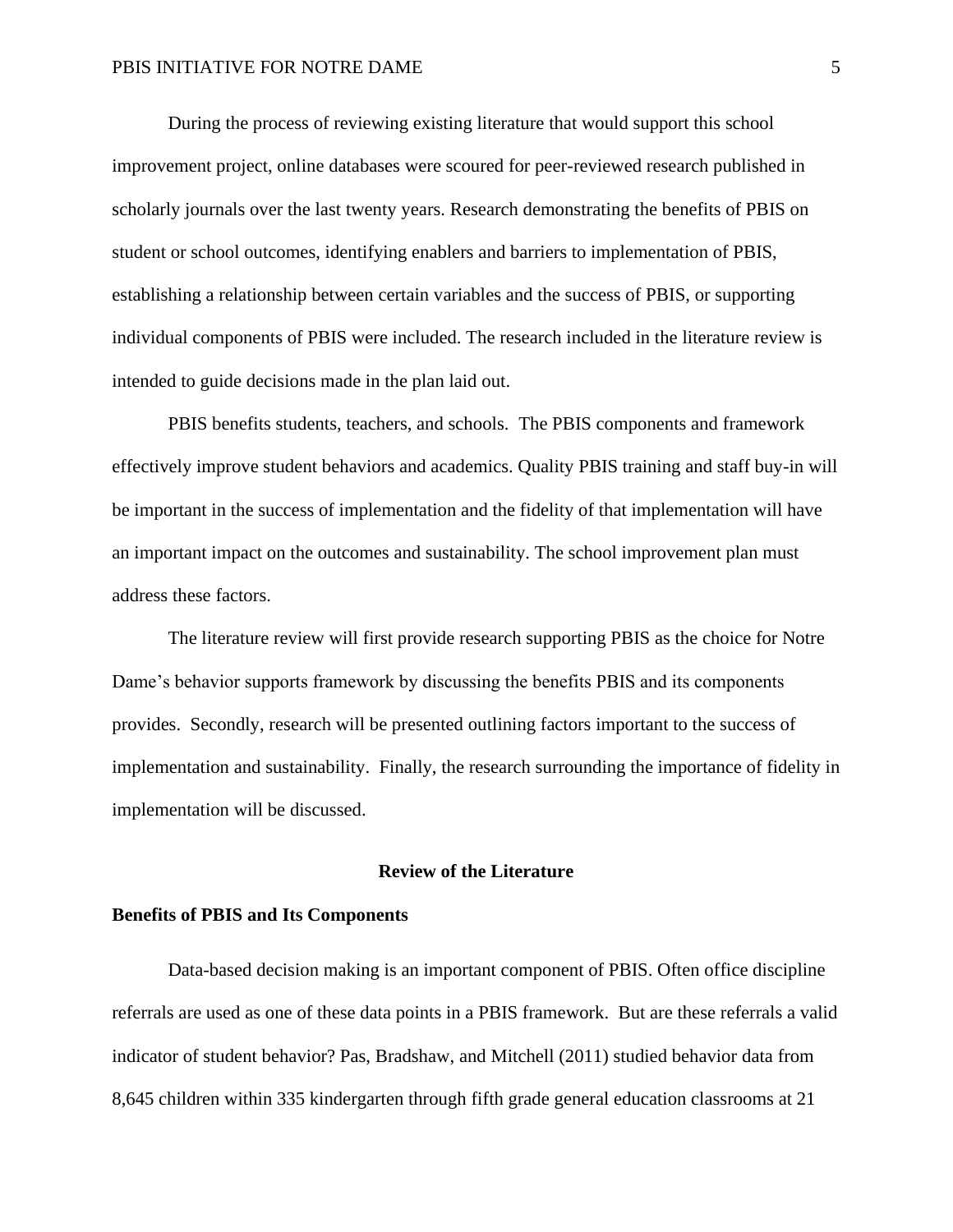elementary schools over the course of a year to answer this question by comparing referral data to teacher provided behavior ratings. The results indicated that office discipline referrals are moderately valid indicators of student behavior problems and may be an efficient source of information for use in school-based research and data-based decision-making.

Both the teaching of specific expected behaviors and the positive reinforcement of those behaviors are also important components of PBIS. One study that tested the effectiveness of these strategies targeted the lunchroom behavior of 200 first through fifth grade students in Utah. The intervention consisted of teaching specific appropriate behaviors, providing opportunities for students to practice the expected behaviors, and implementing a Praise Note system to reward students for behaving appropriately (Wheatley et al, 2009). Data showed significant decreases for each of three target behaviors. The average amount of litter left in the lunchroom decreased by 96%, the average number of instances of sitting inappropriately decreased by 64%, and the average number of instances of running in the lunchroom decreased by 75%. A similar study conducted by Leedy, Bates, and Safran (2004) measured the effectiveness of PBIS strategies in managing hallway behaviors. The data showed that through the "use of clear, consistent behavioral expectations, grade-level assemblies, and complimentary reinforcement, there was a substantial improvement in hallway behavior, with an overall increase of 134.9% for compliance across six positive behaviors" (Leedy, Bates, & Safran, 2004). A third study supporting these strategies applied them to a recess setting. 577 students enrolled in kindergarten through fifth grade in Oregon went through recess workshops designed to explicitly teach expected recess behaviors to students. After three years of consistent implementation, office discipline referrals from recess decreased from 84 to 17 per year. Data also indicated improved school climate and increased staff satisfaction (Todd et al, 2002).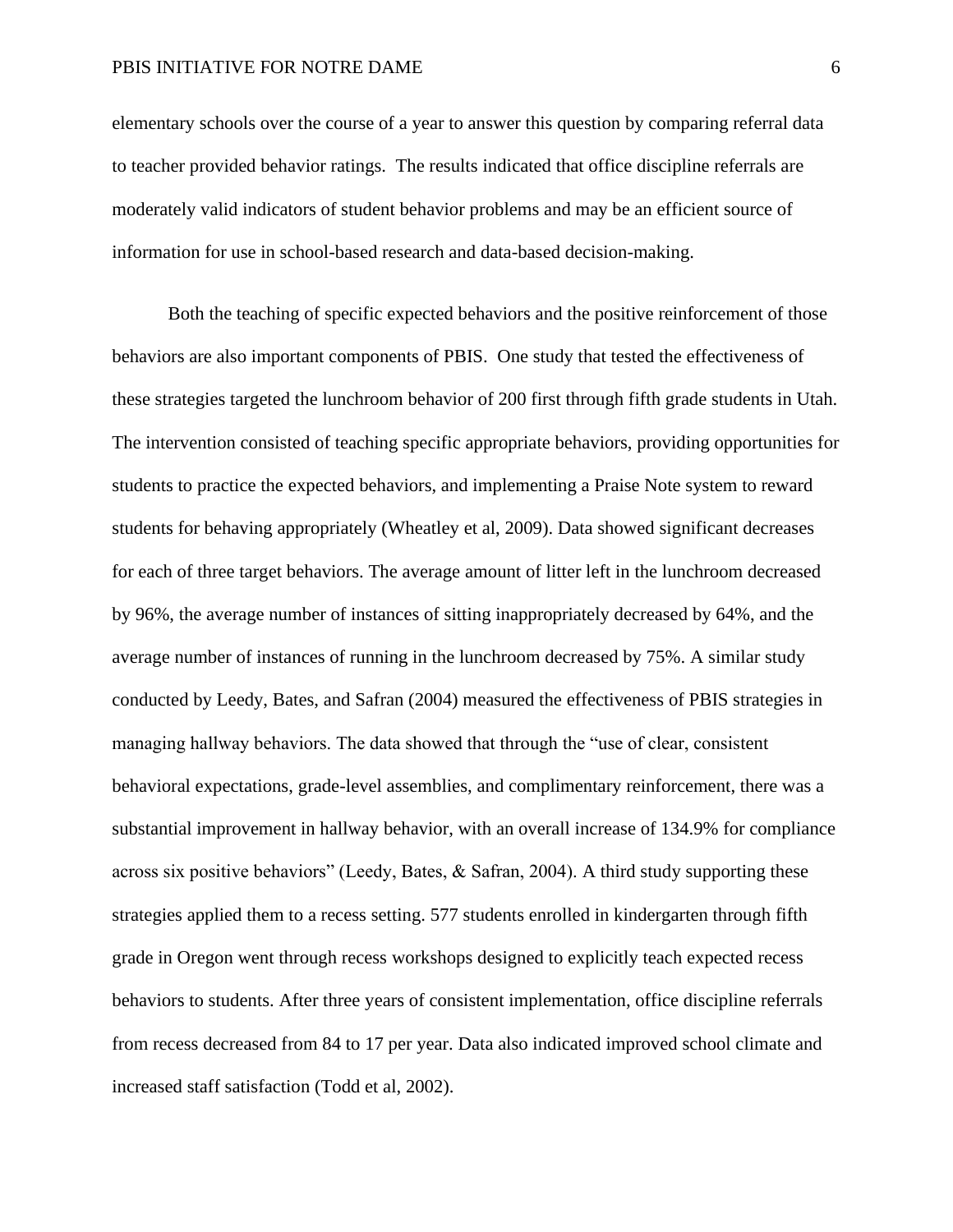Research shows that PBIS as a whole has a positive impact on student behavior in schools. Bradshaw et al (2012) conducted a study to answer the question 'Do children in schools implementing schoolwide PBIS experience better adjustment and fewer problem behaviors relative to their peers in comparison schools?' Their four-year randomized controlled effectiveness trial involving 37 elementary schools found that PBIS implementation was associated with lower levels of disruptive behavior problems and concentration problems, better emotion regulation, more prosocial behavior, and fewer office discipline referrals (Bradshaw et al, 2012). A second study conducted by Waasdorp, Bradshaw, and Leaf (2012) involving 12,344 students in Maryland elementary schools found that children in schools that implemented schoolwide PBIS displayed lower rates of teacher-reported bullying and peer rejection than those in schools without PBIS. Yet another study, conducted by Bradshaw, Mitchell, and Leaf (2010), found a significant reduction in suspension rates. In this study, the schools trained in PBIS also reported a significant reduction in both the percentage of children with a major or minor office discipline referral as well as for the overall rate of major and minor office referral events.

PBIS seems to provide even greater benefit for students who might be perceived as behaviorally at risk. Bradshaw, Waasdorp, and Leaf (2015) classified kindergarten and first grade students into four categories-- socially-emotionally skilled, normative, at-risk, and highrisk—and tracked office discipline referrals for each group over the course of four years. The study confirmed that students in PBIS schools were significantly less likely to receive an office discipline referral and found these results to be magnified in students classified as at-risk or highrisk. A few years later, a similar study focusing on fourth and fifth grade students in 48 Norway schools discovered that although the baseline scores of the high-risk students were identical in the intervention and comparison groups, the trajectory for students in PBIS schools showed a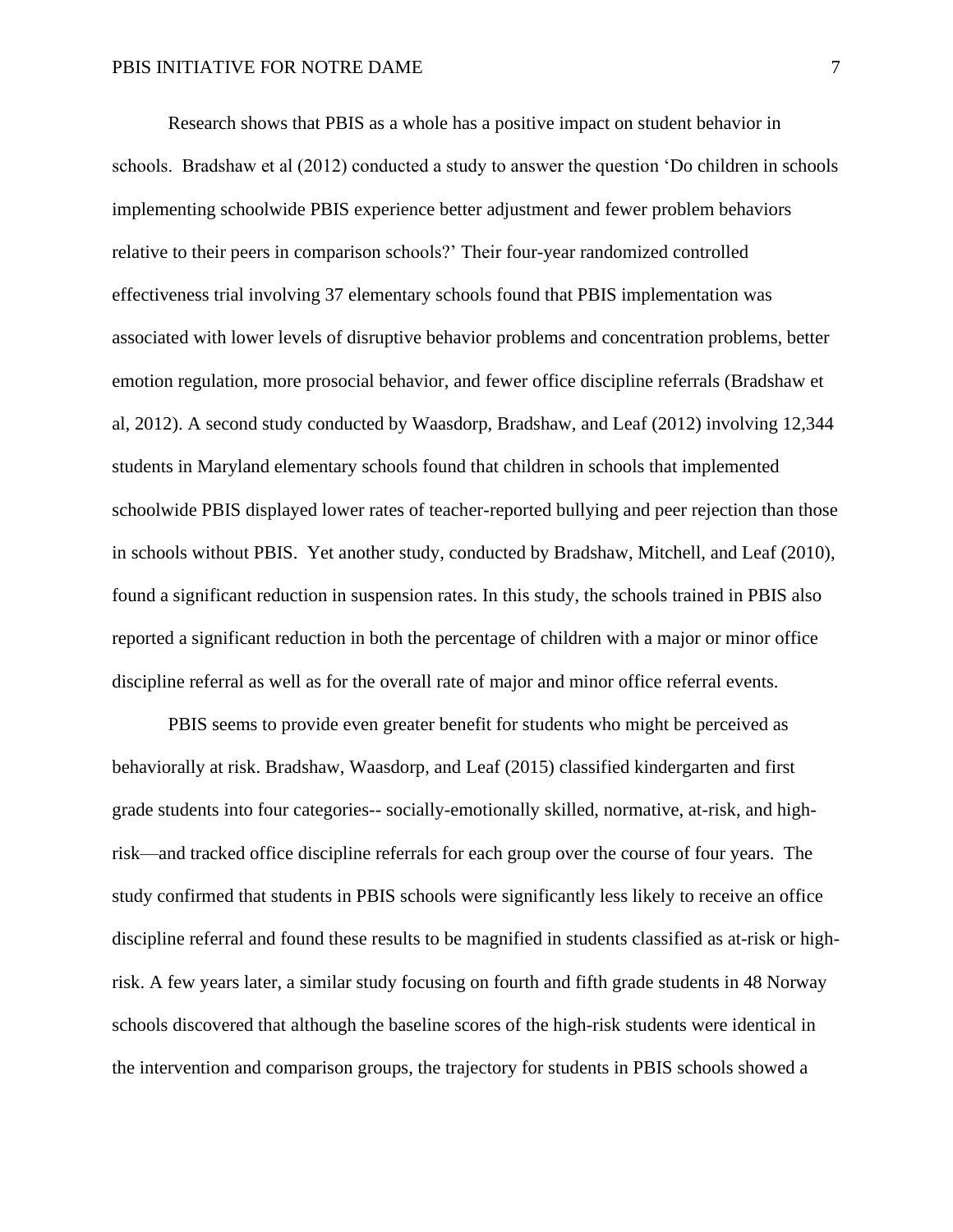significantly larger drop in problem behavior over time than their counterparts in the comparison schools. Students who were considered to be most at risk for later conduct disorder, school failure, and other negative life outcomes benefitted the most from the schoolwide PBIS model (Sorlie et al, 2018).

Research also shows that PBIS has a positive impact on student academics. Data from 36,248 students in the Fayette County Public School District in Kentucky over the course of nine years was used to create a schoolwide academic index for comparison between PBIS schools and comparison schools. Results showed improved student academic achievement in elementary, middle, and high schools implementing PBIS when compared to their expected pre-intervention trajectories and matched comparison schools (Madigan et al, 2016). A second study conducted over a three-year timespan found that in addition to a decrease in student discipline problems, student academic performance, as measured by standardized tests of reading and mathematics skills, improved after PBIS implementation (Luiselli et al, 2005).

In addition to benefitting students, PBIS benefits teachers. Kelm and McIntosh (2012) questioned 62 teachers in western Canada and found that teachers in schools implementing schoolwide PBIS reported greater feelings of self-efficacy. Improving a teacher's belief in their ability to effect positive change in their students is known to have a positive impact on student academic achievement, motivation, and on-task behavior. Teacher self-efficacy is also a barrier to teacher stress and burnout.

Beyond the benefits for staff and students, PBIS has also been shown to improve the overall school environment. A study was conducted to determine the impact of PBIS on school organizational health using data from a large randomized controlled trial of PBIS conducted in 37 elementary schools in Maryland (Bradshaw et al, 2008). The study found significant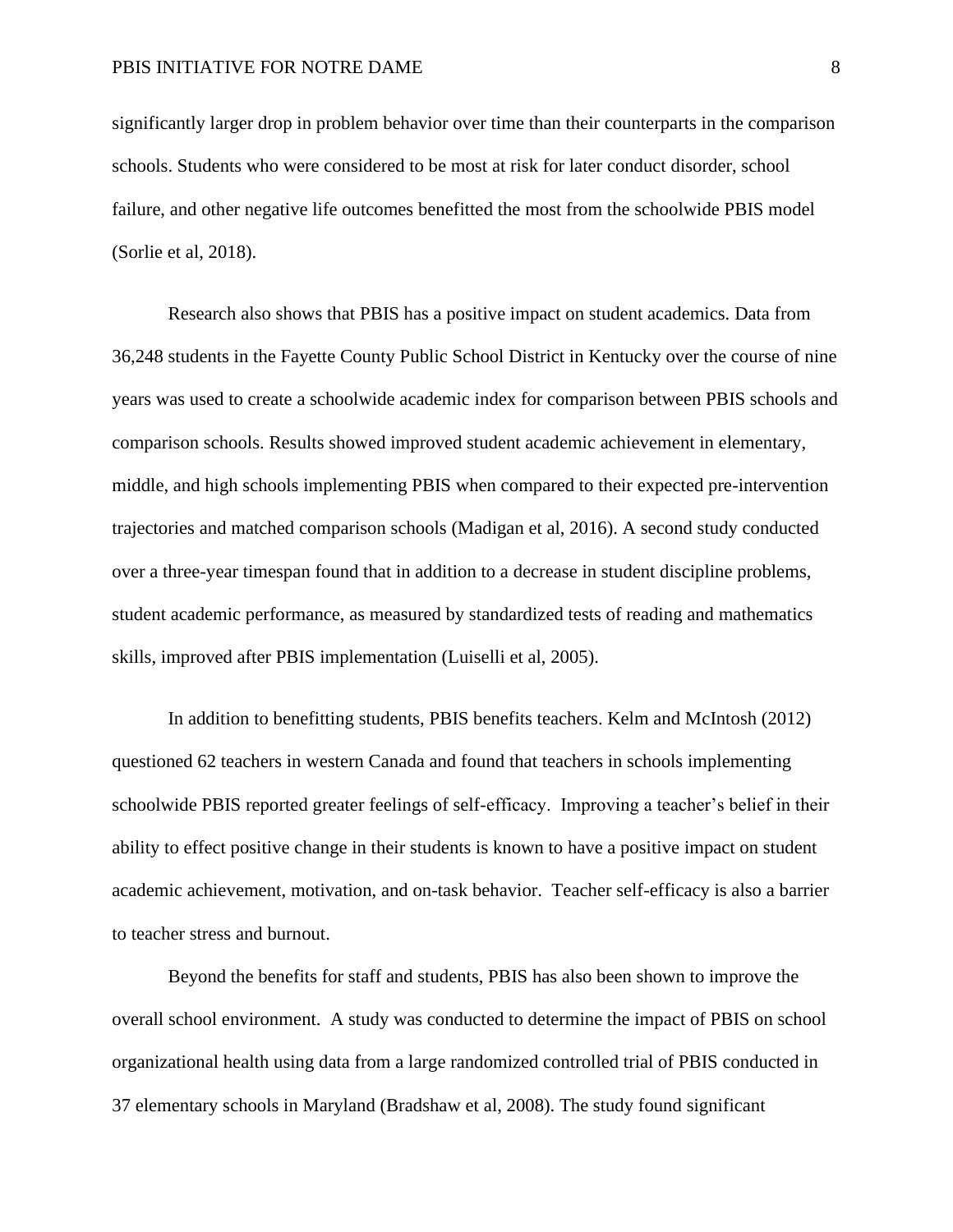improvements in several aspects of the organizational health of schools implementing PBIS, including overall organizational health, resource influence (the "principal's ability to lobby for resources for the school and positively influence the allocation of district resources"), staff affiliation ("warm and friendly interactions, positive feelings about colleagues, commitment to students, trust and confidence among the staff, and [a] sense of accomplishment"), and academic emphasis ("students are cooperative in the classroom, respectful of other students who get good grades, and are driven to improve their skills") (Bradshaw et al, 2008).

## **Factors for Success and Sustainability**

One factor that stands out as significant to the success of PBIS implementation is staff buy-in. Pinkelman et al (2015) conducted a survey of 860 educators with knowledge of the schoolwide PBIS systems in their school. The survey sought information about the perceived enablers and barriers to PBIS implementation success. The most commonly identified enabler and barrier was staff buy-in. Twelve other themes were also identified. Enablers include school administrator support, training and professional development, a consistent approach, fidelity of implementation, adequate time and money resources, and functionality of the PBIS team. Barriers include lack of resources, lack of consistency and fidelity, lack of student buy-in, competing priorities, inadequate training, and lack of administrator support (Pinkelman et al, 2015).

The importance of PBIS training for educators was also emphasized in a different study conducted by Bradshaw et al in 2008. They studied the effects of training on PBIS implementation fidelity in 37 public elementary schools from five suburban and rural school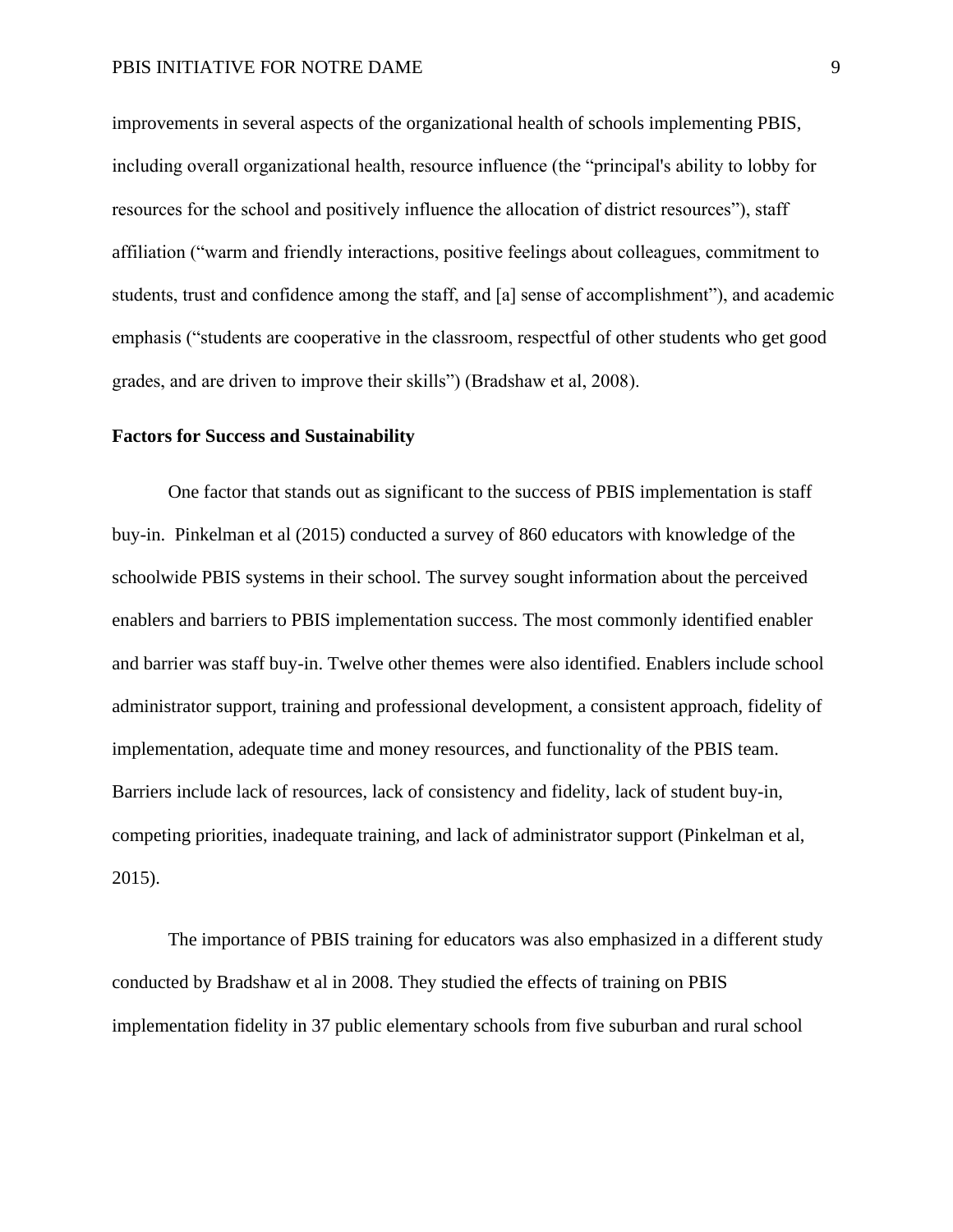districts in Maryland. They found significant increases in fidelity scores for schools receiving PBIS training (Bradshaw et al, 2008).

A few of these themes were echoed in a study conducted by George et al in 2018. Their study of 1329 schools in 50 school districts in Florida examined district practices associated with successful PBIS implementation. Qualitative interviews identified eight major themes in successful PBIS implementation related to district-level supports for schoolwide PBIS: having a district coordinator, utilizing coaches, district teaming, internal implementation drivers, leadership buy-in and support, district data infrastructure, direct support to schools, and communication.

While the previous research focused on successful implementation, sustainability of the PBIS program is also worth examining. What factors not only get PBIS started successfully, but help it to continue to be successful in the future? To answer this question, McIntosh et al (2018) studied 860 schools in fourteen states over the course of three years. They found that adequate implementation fidelity and better team use of data when making decisions in the first year were the strongest predictors of sustained implementation in year three. In addition, the number of other schools in the district adopting schoolwide PBIS was a similarly strong predictor (McIntosh et al, 2018).

## **Importance of Fidelity**

It was previously mentioned that the fidelity with which PBIS is implemented in a school impacts the success and sustainability of the program (McIntosh et al, 2018), but it also affects the beneficial outcomes that a PBIS framework provides. In a study examining the relationship between fidelity and student outcomes, Pas et al (2019) found that schools with higher fidelity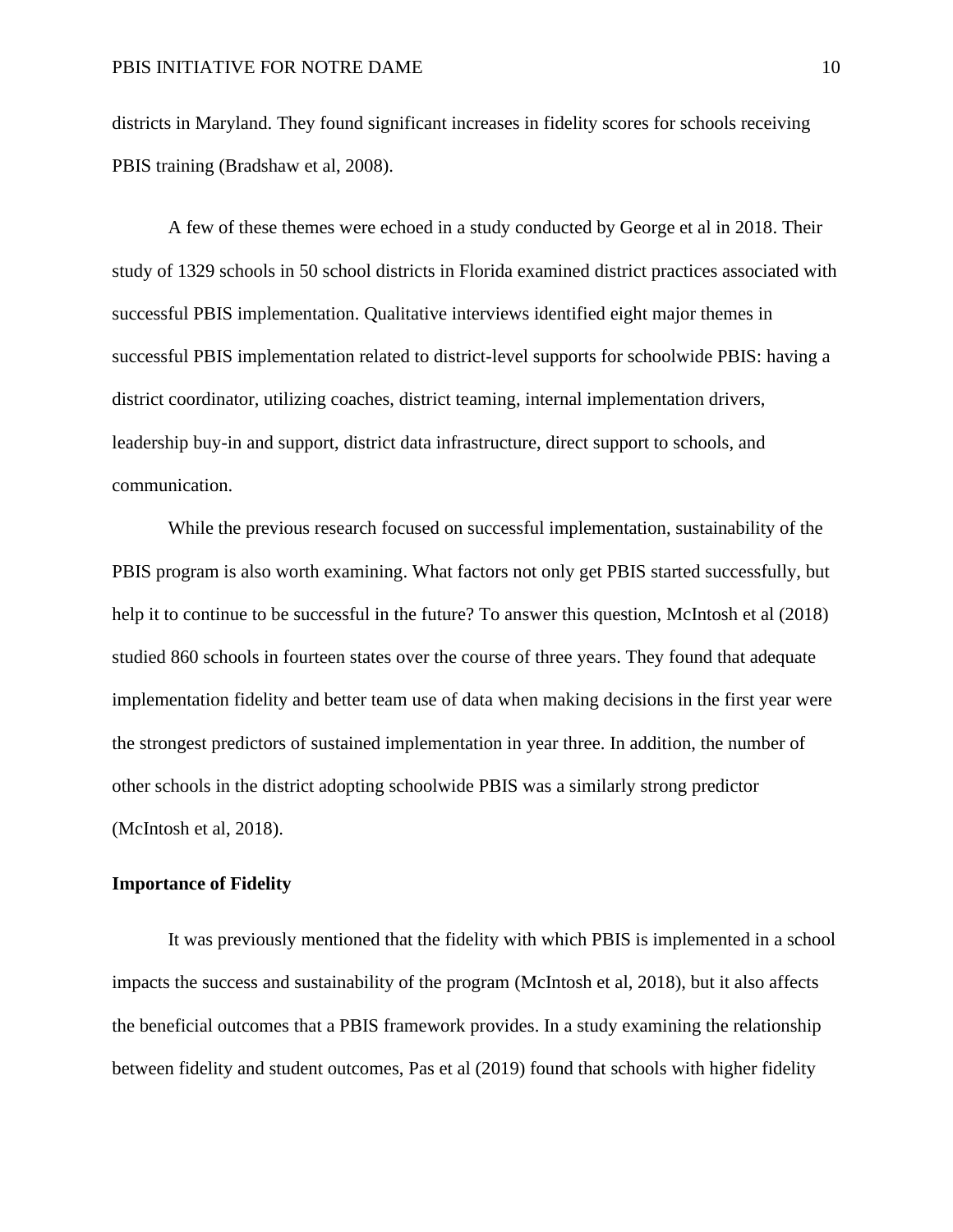rates also had lower rates of suspension and truancy, and higher rates of achievement, in most cases. A similar study conducted by James et al (2019) found that changes in implementation fidelity over time are inversely related to changes in behavioral problems. These results were confirmed by Amity et al (2019) as researchers studied the academic and discipline outcomes in 153 schools in Ohio. The research determined that higher tier 1 PBIS implementation fidelity is significantly associated with positive student outcomes, especially those related to student behavior (Amity et al, 2019). A fourth study (Benner et al, 2010) focused on the impact of PBIS fidelity on students with emotional disturbance. After studying thirty-seven public school students receiving special education services for emotional disturbance in an urban, northwestern city, researchers concluded that teacher fidelity to PBIS played a large and statistically significant role in improving the behavior of students with emotional disturbance (Benner et al, 2010). A plan that encourages fidelity and provides checks and balances for accountability will likely be more successful than one that takes fidelity for granted.

#### **School Profile & Baseline**

<span id="page-11-0"></span>Located in rural Northeast Iowa, the Notre Dame Catholic School serves students spread over 426 square miles (Howard-Winneshiek Community Schools, 2020). The 179 preschool through sixth grade students learn in a single building adjacent to its parent church in Cresco, the county seat of Howard County with a population just under 4,000 (City of Cresco, 2020). Upon advancing to junior high, most of the students attend Crestwood Junior High and High School, part of the Howard-Winneshiek Community School District.

Cresco grew as the railroad was expanding in the area. Today it is supported mainly by manufacturing businesses in the area and is surrounded by agriculture. Since 2006, Howard County and surrounding communities, like much of rural Iowa, has been going through a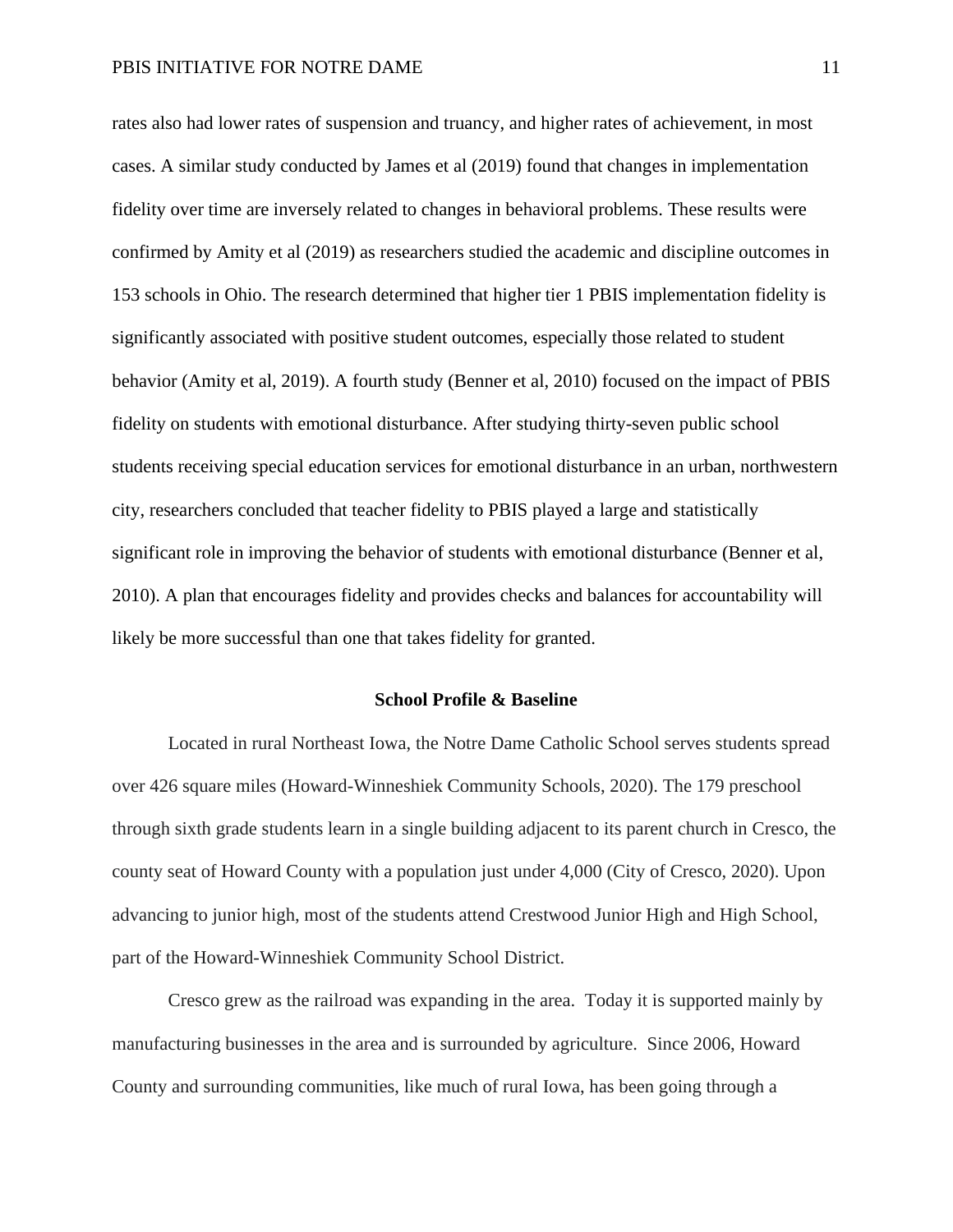dramatic drop in population (Howard-Winneshiek Community School District,

2020). According to the 2010 census (United States Census Bureau, 2011), the racial makeup of the city was 97.3% White, 0.4% African American, 0.1% Native American, 0.4% Asian, 0.7% from other races, 1.1% from two or more races, and Hispanic or Latino of any race were 1.6% of the population. The area does not have a history of much diversity.

The demographics at Notre Dame Catholic School are similar to those in the community. 97.2% of students are white with only a few black, Hispanic, and Asian individuals. 26% of students qualify for free and reduced lunch status: about half the rate at the local public school. While Notre Dame is a Catholic school, only 69% of its students are Catholic. Of the 179 students, there are three with speech IEPs, two with academic IEPs, and one with a 504 plan. Enrollment at Notre Dame has decreased over the last three school years and is projected to do so again next year.

Notre Dame's academic test scores are above the averages for both other schools in northeast Iowa and throughout the state. FAST (Formative Assessment System for Teachers) test scores for the Winter of 2021-2022 school year measured the reading and math skills of Kindergarten through Sixth Grade students. 81% of Notre Dame students met the reading benchmarks compared to 61% of students served by the local Area Education Agency (AEA 1) and 66% of students in Iowa. On the math test, 88% of Notre Dame students met benchmark compared to 69% served by AEA 1 and 68% throughout the state.

Notre Dame Catholic School is a part of the Archdiocese of Dubuque. Schools in the archdiocese are "committed to partnering with parents for the spiritual and educational formation of students" (Notre Dame Catholic School, 2021). The Catholic Faith based programs instill a love and knowledge of the Catholic faith, integrate instruction with Catholic values, lead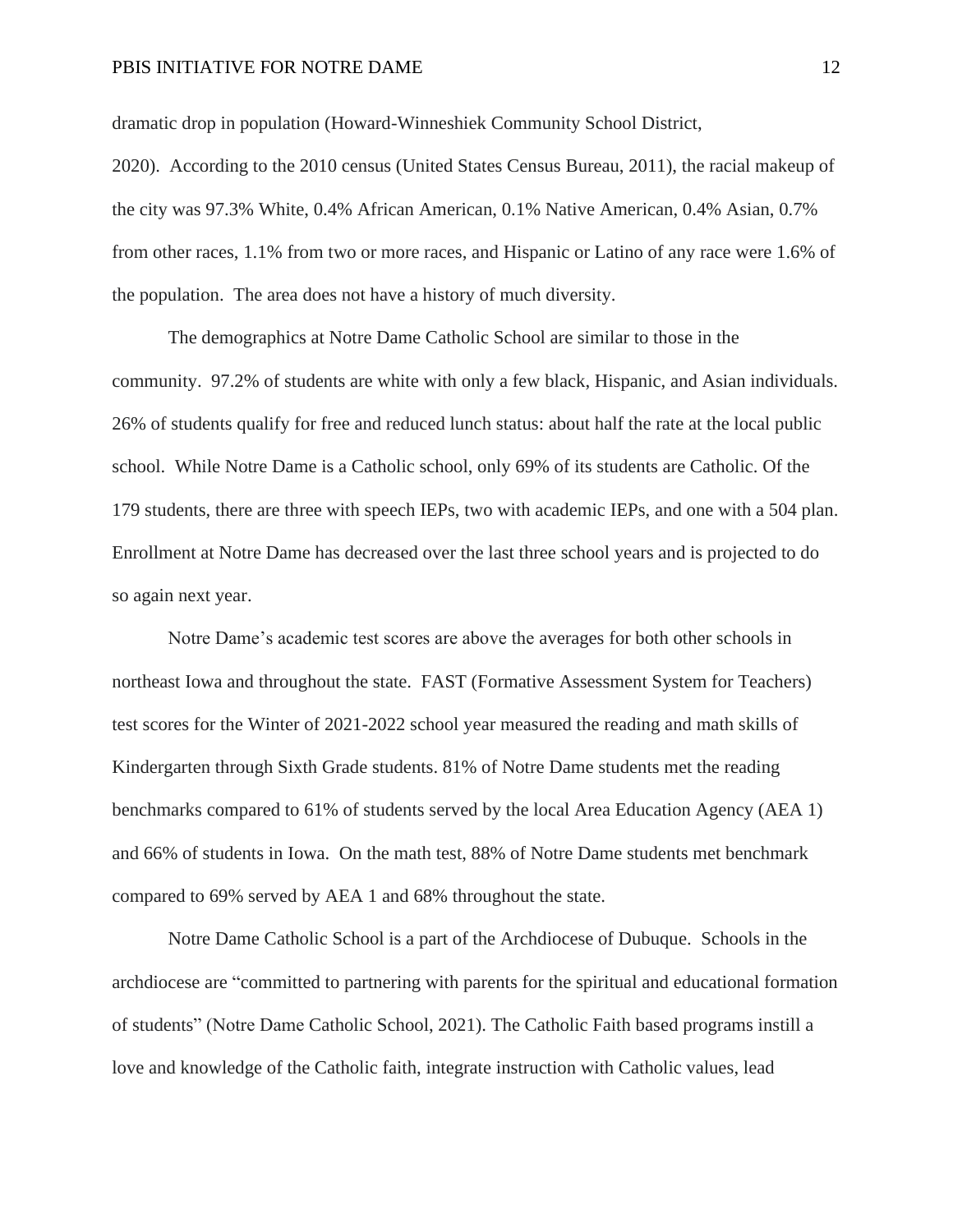students and families to active participation in their parish communities, provide opportunities for worship, service, and prayer, and support a safe and nurturing environment where students encounter Jesus Christ. Academics are also important to the philosophy of archdiocese schools. The archdiocese believes academic excellence promotes life-long learning, fully advances the development of the whole person, forms students prepared to become productive, virtuous citizens and church leaders who will fashion a more humane and just world, and fosters a culture of academic excellence through critical thinking skills, innovative and rigorous curriculum standards, a global perspective and an emphasis on community and service (Notre Dame Catholic School, 2021).

Notre Dame Catholic school is an accredited, faith-based environment. The vision of Notre Dame "is to develop and provide faith-based education built on the pillars of compassion, family, integrity, and service" (Notre Dame Catholic School, 2021). The school mission states, "we hold our students to academic excellence as well as moral and spiritual expectations" (Notre Dame Catholic School, 2021). It continues by noting the pride taken in bringing the community, students, and families together to mold courageous minds after the person of Jesus Christ in all aspects of loving, learning, and serving with integrity. The mission finishes by acknowledging the partnership between the school, parents, and community to build a legacy of lifelong faithfilled learners prepared to succeed in an ever-changing world (Notre Dame Catholic School, 2021).

"The philosophy of Notre Dame Catholic School is that of our Lord in teaching students with love, patience, consistency, firmness, honesty and understanding. As Jesus does with His parables, teachers share knowledge that will inform students and also encourage them to search for deeper understanding of subject matter and its application to themselves. Through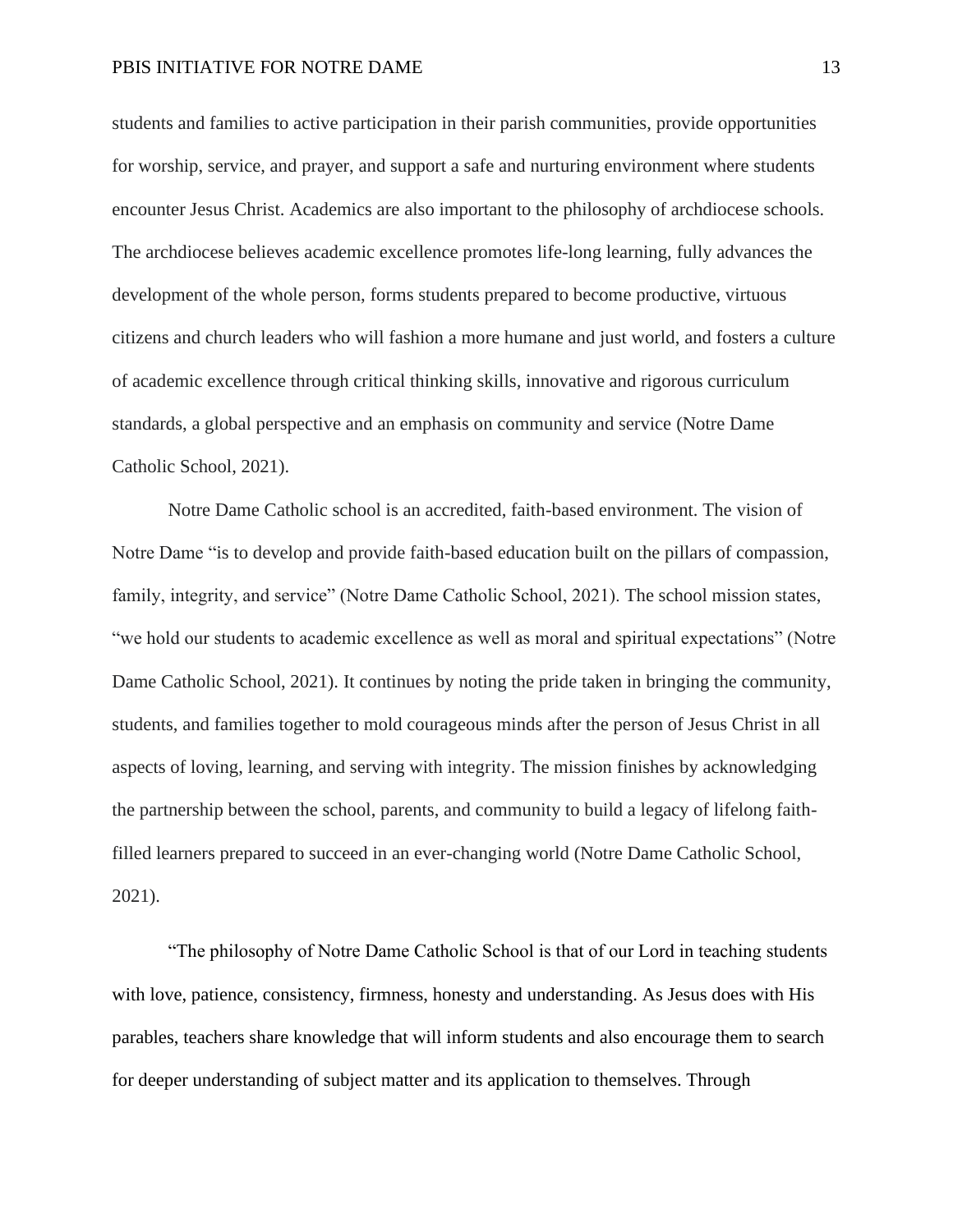instructional methods and role modeling, teachers strive to build student self-esteem, selfdetermination, self-discipline, and responsibility in an atmosphere of optimism and love" (Notre Dame Catholic School, 2021).

Notre Dame Catholic School (2021) cites three main goals: to develop a meaningful relationship with Christ and with one another, to develop a sense of wonder and appreciation for the gifts within and around us, and to help students to use Catholic teachings to make valued decisions related to themselves, their society, and their environment. In addition, there are several outcomes incorporated and developed within the curriculum. One goal is for students to understand the basic elements of the Catholic faith and live these truths. Notre Dame also strives to teach students to communicate using verbal, written, and listening skills. Students should also demonstrate reading, writing, legible handwriting, and math skills and employ these in problem solving. The curriculum encourages students to demonstrate a positive self-concept, selfdiscipline, responsibility and to act appropriately. It is also the goal of Notre Dame for students to be computer literate and knowledgeable of current technology. Notre Dame works to teach students to use resources effectively. Instruction at Notre Dame strives to develop students who are respectful of authority, socially responsible, considerate, and appreciative of the gifts of others. Additional goals of the curriculum are to ensure students apply decision making skills to daily life, to grow students who are active members of the community, and to teach students to self-motivate and develop a love of learning (Notre Dame Catholic School, 2021).

## **Needs Assessment**

<span id="page-14-0"></span>While the mission, vision, philosophy, and goals of both the Archdiocese of Dubuque and Notre Dame Catholic School focus on a positive school climate and culture, the reality isn't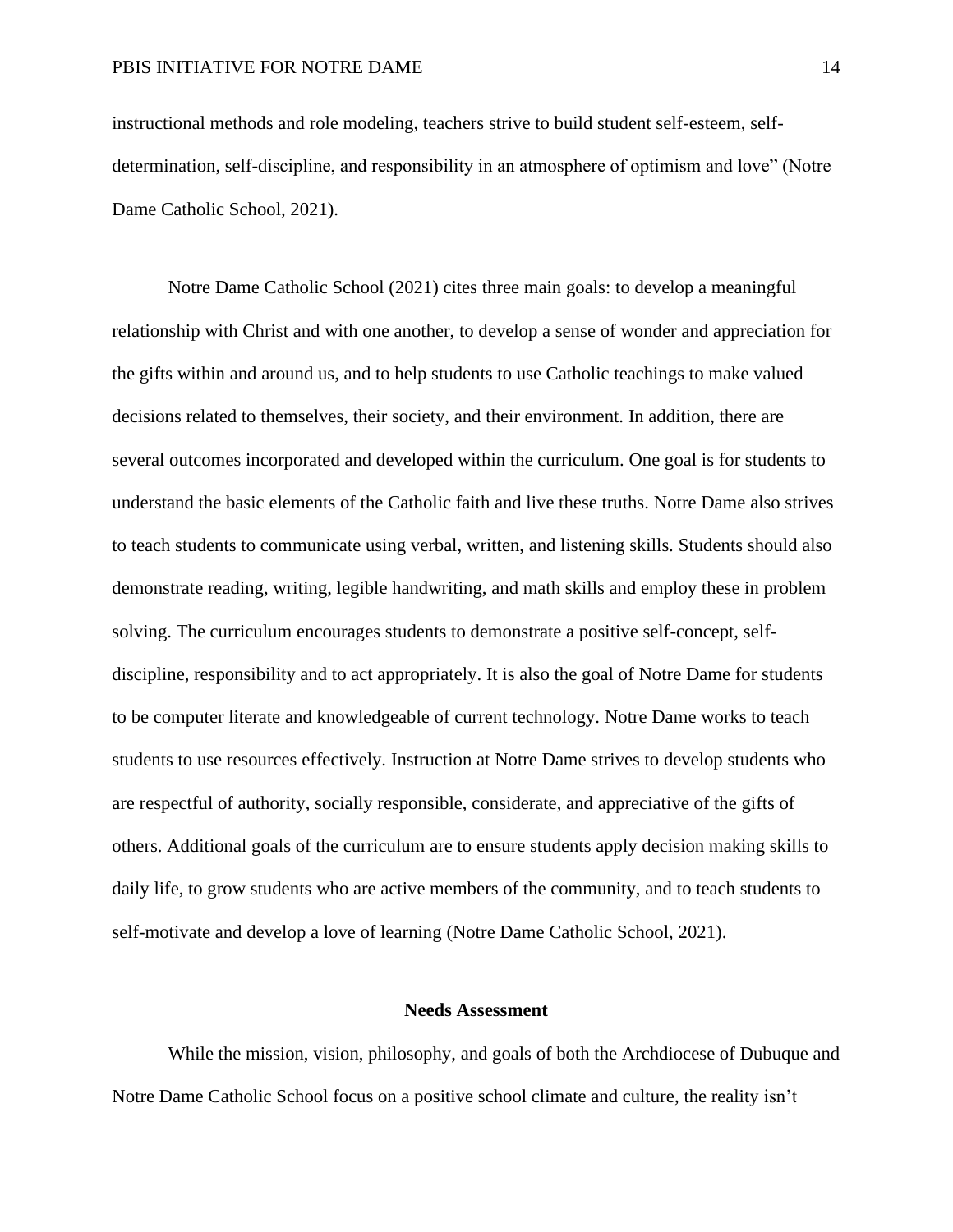meeting those ideals. It is hard for an environment to feel "nurturing" when there is constant behavioral correction taking place. Notre Dame has a vision for compassion, but we fail to show compassion when we ignore student needs or fail to support those who struggle to be successful. If Notre Dame wants to model the love of Jesus, students with behavioral skill deficits must be accepted and supported.

While many schools have plans in place to address behaviors, there is currently no framework or plan in place to support students in behavioral success at Notre Dame. PBIS is one such framework that has been used successfully in many schools. The PBIS philosophy is preventative rather than reactionary. What can we do to prevent student behaviors before they start? How can we support students and set them up for success behaviorally? These are the questions that a framework could answer.

In addition, there is currently no consistency in how to handle students who are not successful behaviorally. Having seen these behaviors firsthand, it is clear these students are struggling, and their teachers and classmates feel frustrated as everyone's learning is negatively impacted by behavior issues. A protocol needs to be established for consequences and behavior referrals.

PBIS implementation would revolutionize Notre Dame by providing much needed structure to the way challenging behavior is handled. It would establish a procedure for documenting behavior, provide common language for staff, more clearly define common expectations, create a strong foundational climate, build more individualized supports for students, support a shift from a reactive to a proactive mindset, and establish a more consistent set of procedures for dealing with challenging behavior. I believe PBIS is an important first step in Notre Dame being able to support the behavioral needs of its students.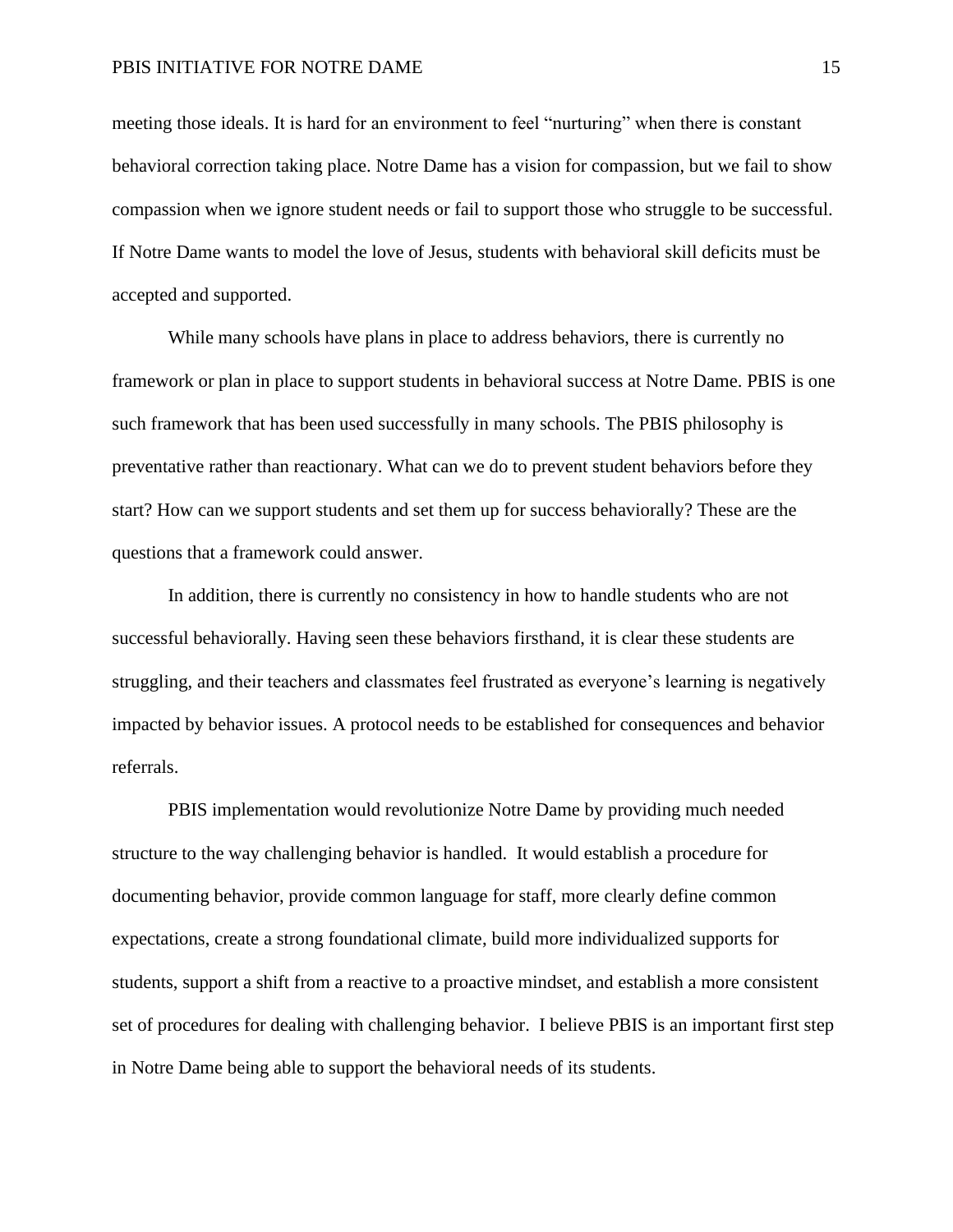### **School Data & Analysis**

<span id="page-16-0"></span>Data is important for all sorts of decision making in a school. In this case, it is the lack of data that indicates the need for change at Notre Dame. There is no central documentation of behavioral issues at Notre Dame. Each teacher keeps their own documentation and informs administration or other staff as they see necessary through conversation or email. There is no standard method or system for documentation. Teachers decide when and how to document behaviors. There are no clear expectations for whether teachers should document behaviors other than common sense and an understanding of best practice.

The data that is available is minimal. As previously stated, five of the 179 preschool through sixth grade students at Notre Dame are currently receiving behavioral supports of some kind. These supports range from a safe spot outside of the classroom for them when they need time away to working with the school therapist once a week.

Additional data is anecdotal only. Both teachers and the principal have expressed a concern with behaviors across the grades at Notre Dame. Students already receiving supports continue to struggle and there are students with less severe behavior issues that are not receiving supports. Something needs to change.

In order to be able to make more educated decisions regarding supports for student behavior at Notre Dame, we need more data. We need a system for collecting data. We also need a method for analyzing and using that data. PBIS can provide that framework.

## **Action Plan**

### <span id="page-16-1"></span>**Staff Buy-In**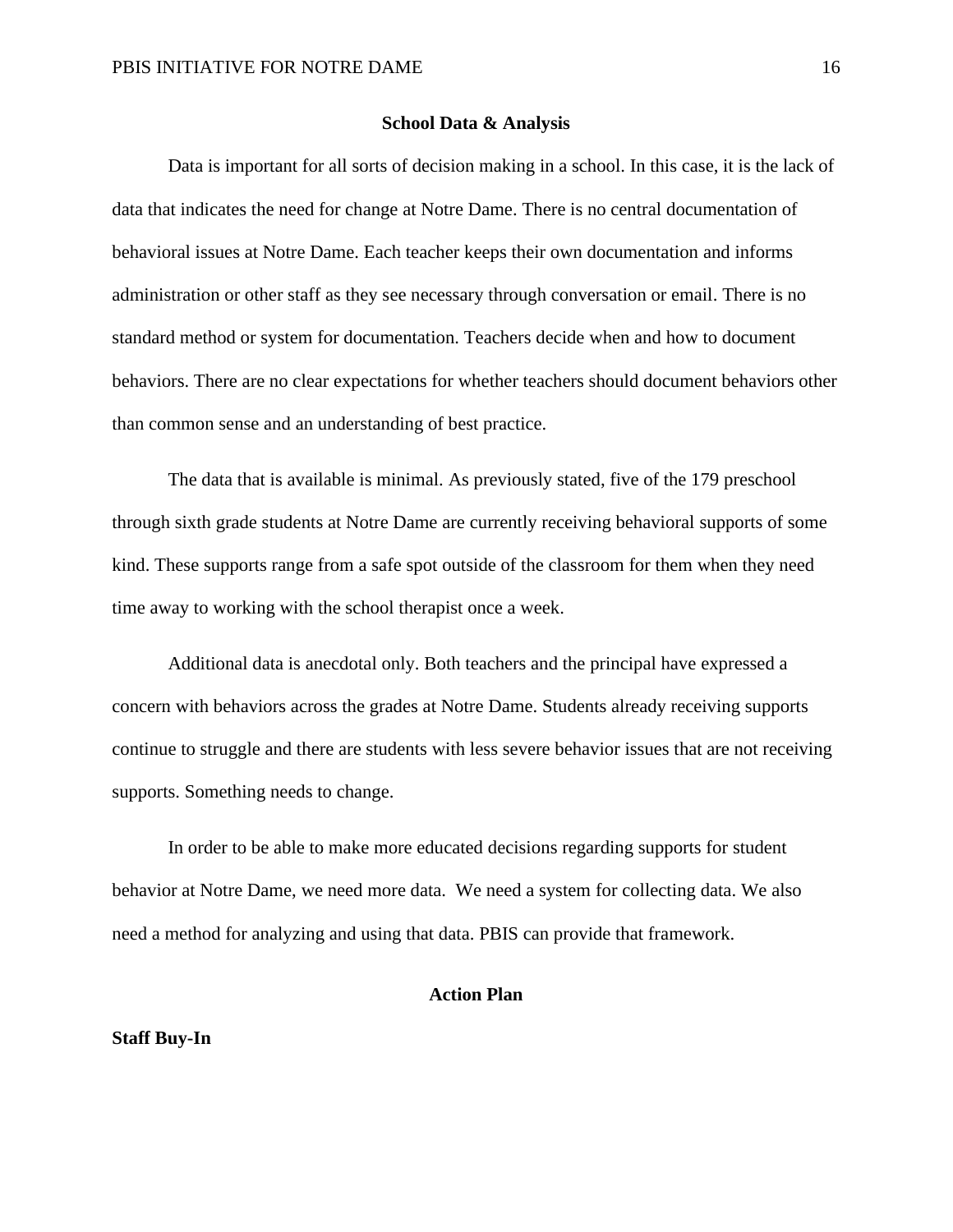The designing of this action plan is based, in large part, on the existing research.

Pinkelman et al (2015) cited staff buy-in as an important factor in successfully implementing a PBIS program. Staff buy-in is a major concern at Notre Dame as staff have previously resisted PBIS and expressed reservations about some aspects of PBIS. The staff at Notre Dame also has a history of resisting change in general. Due to the importance of staff buy-in in any PBIS implementation, but especially at Notre Dame, this action plan's first focus will be on obtaining staff buy-in.

## **PBIS Self-Assessment Survey (SAS)**

The first step will be to establish a need for changes by exploring the current strengths and weaknesses at Notre Dame through the PBIS Self-Assessment Survey (SAS). Area Education Agency (AEA) staff have experience in administering this evaluation so a member of the AEA should be brought in to support Notre Dame staff in completing the survey. The results of the survey will support Notre Dame staff in meeting the needs of the school and utilizing its resources as they implement a PBIS framework.

## **School Climate Reality Check Professional Development Activity**

A second activity will reinforce the need for improvement by offering staff the opportunity to reflect upon the reality of our school culture and climate. During professional development time set aside for work towards PBIS implementation, staff will describe their vision of Notre Dame's school climate and then compare it to the reality of how teachers and students feel when they walk away from school each day. Hopefully reflection will reveal some minor discrepancies which staff can acknowledge and work to correct through PBIS implementation.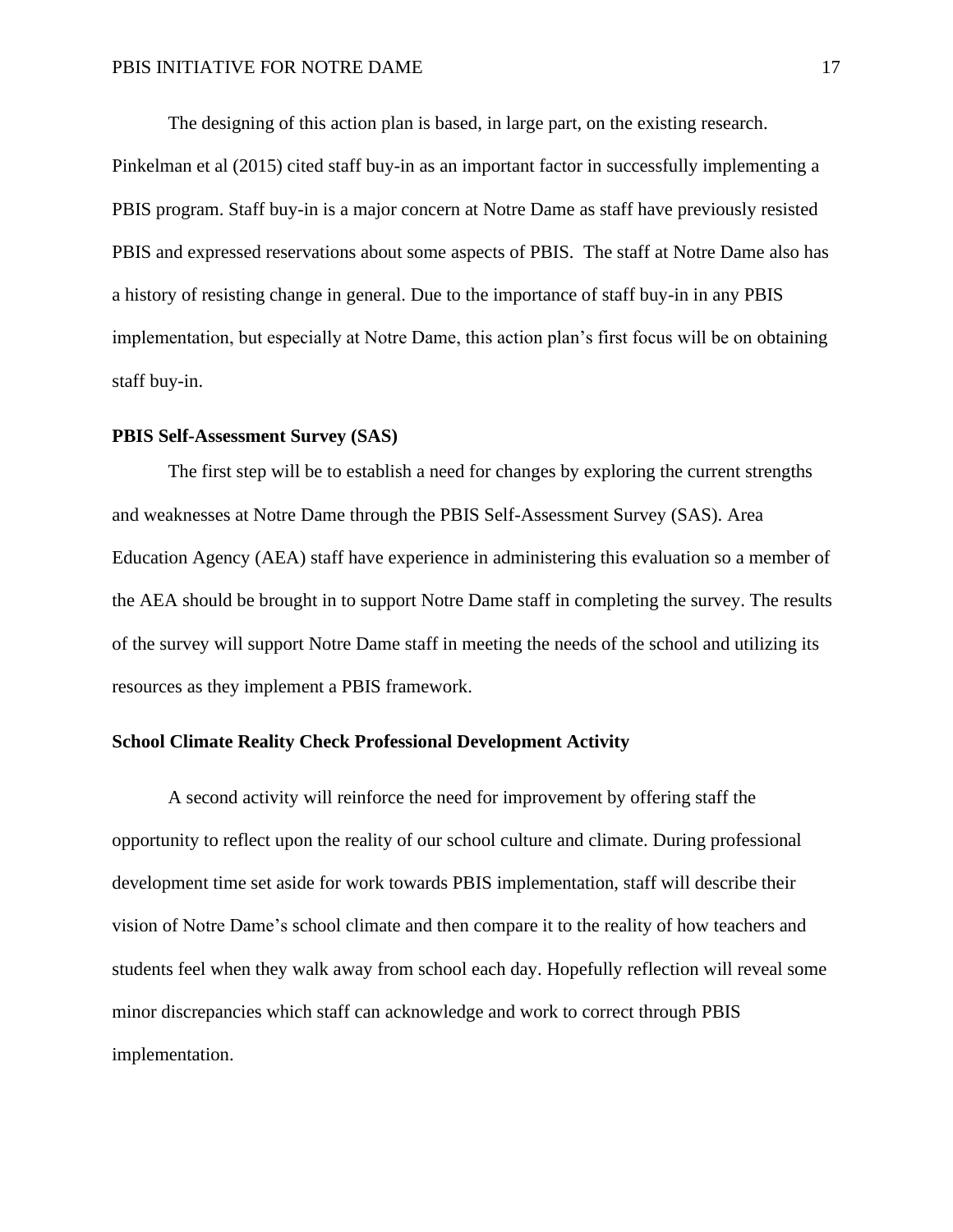1. Around the meeting space, place four posters each containing one of the following questions:

a. What is school climate?

b. What is our school climate like?

c. How do you feel after a day of teaching?

d. How do you think a student feels after a day of teaching?

2. Staff members will write their answers to each of the four questions on one of four provided sticky notes.

3. Staff will place their sticky note answers on the corresponding posters.

4. Staff will receive four stickers. Staff will walk around the room, reading the various answers for the questions before placing a sticker next to the answers they agree with the most.

5. Staff will be able to share out/reflect on activity. Use prompting questions if needed:

- a. What surprised you?
- b. What did you agree with?
- c. What questions did you have after reading the answers?

## **Resolve Misconceptions**

After having established the need for some sort of improvements to our school climate and culture, the focus can then shift to growing consensus in a solution to the problem. At this point staff should be in agreement that there is a need but may not agree on how to proceed in meeting that need. Previous conversations about PBIS at Notre Dame have revealed some staff hold misconceptions about PBIS. They see the positive reinforcement as extrinsic motivation or bribery and worry that if we focus on the positive there won't be any consequences. These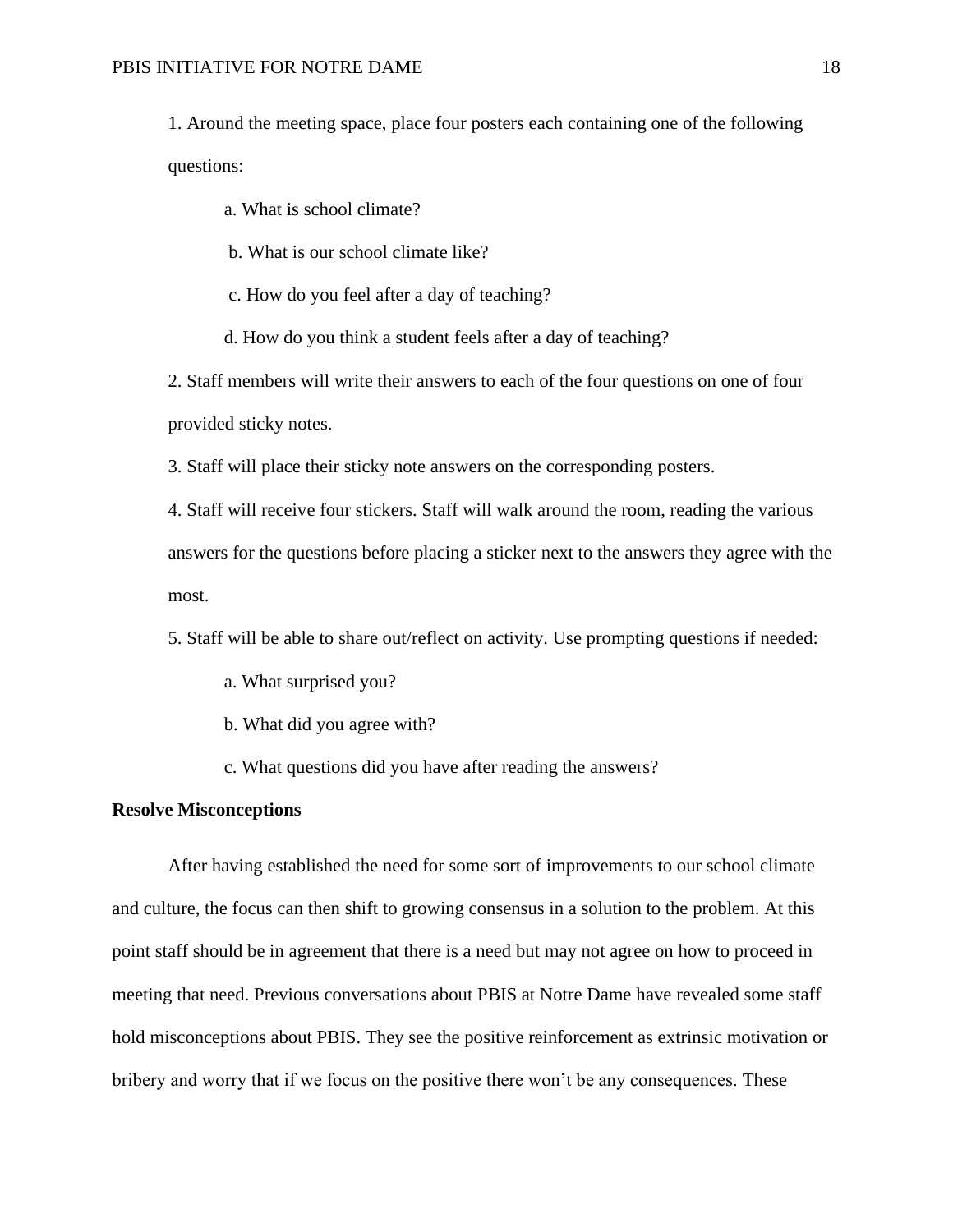misconceptions need to be resolved in order for staff to buy-in to PBIS as a solution to move forward with. A presentation addressing several common misconceptions with research, examples, and anecdotes will be shared along with an opportunity for staff questions and answers.

## **Training**

The review of research literature also revealed the importance of training staff in the successful implementation and fidelity of PBIS (Pinkelman et al, 2015; Bradshaw et al, 2008). With a small staff and no previous PBIS training, it would be ideal for the full Notre Dame staff to receive training from qualified professionals. The first point of contact in arranging training will be the Area Education Agency. This training will require significant dedicated professional development time.

## **PBIS Team**

After the staff is on board with moving forward with PBIS implementation and has received training to do so successfully, a core PBIS team should be formed to oversee the tier one implementation and maintenance. Research has shown that the functionality of this team can have a significant impact on the successful implementation of PBIS (Pinkelman et al, 2015; George et al, 2018). The team will be representative of the make-up of the staff in terms of content areas, grade levels, and administration. Team members will need to be committed to meeting regularly and continuing the work of PBIS beyond initial implementation.

## **Data Collection**

One of the first tasks set to the PBIS team will be to determine how to collect behavior data. Data collection and data-informed decision making are an important part of the PBIS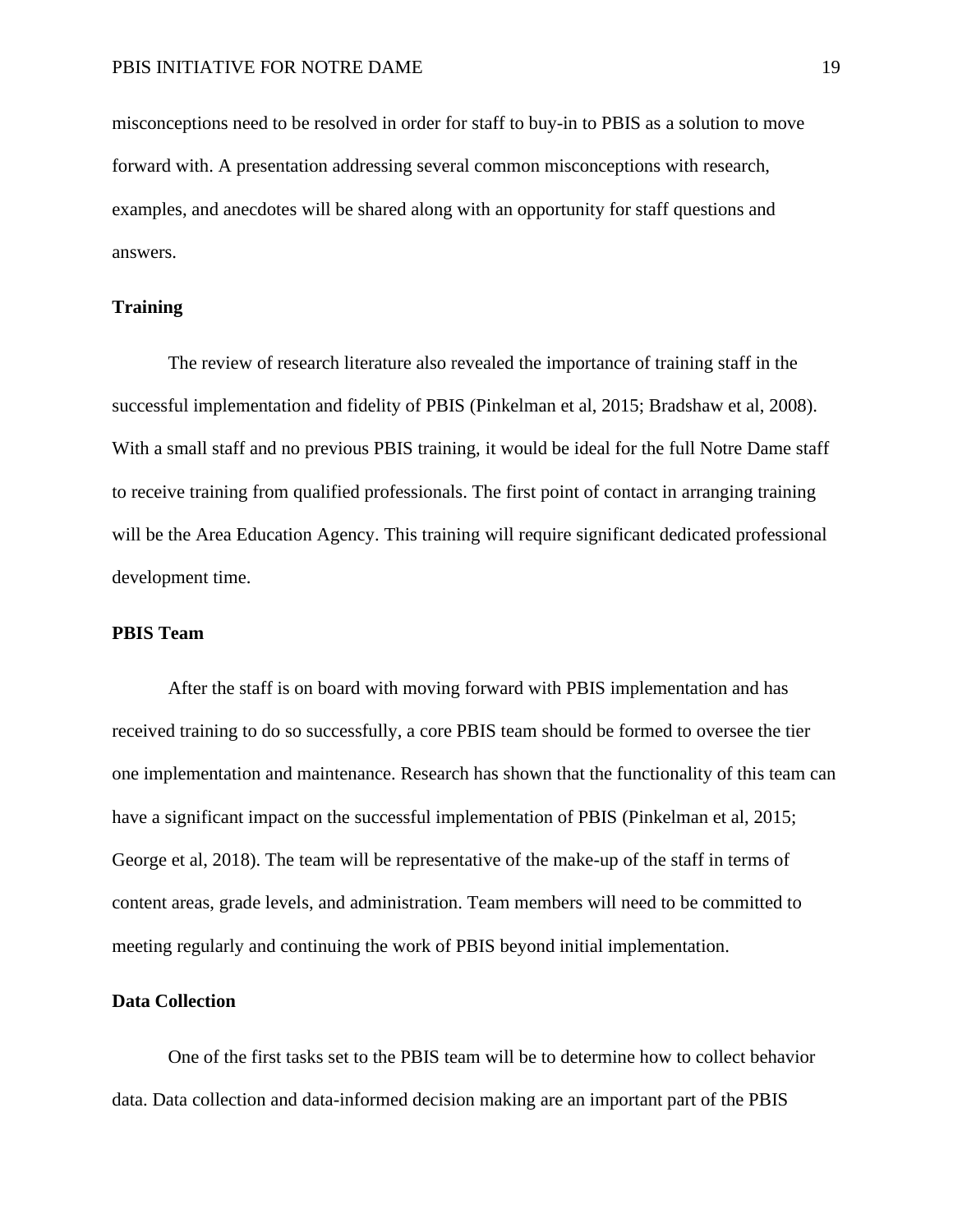framework. Research literature includes data infrastructure and data-based decisions making as factors in successful PBIS implementation and sustainability (George et al, 2018; McIntosh et al, 2018). Specifically, the team will likely create a system for office discipline referrals as part of the data system. Office discipline referrals are proven to be valid indicators of behavior and a reasonable data point for use in decision making. The team may consider utilizing the behavior referral system offered within the PowerSchool grading system the school already uses or creating a digital form designed specifically for Notre Dame.

## **Common Language and Expectations**

A second task that will be taken on by the PBIS team early on will be to define common expectations and common language. Notre Dame currently has some expectations for common areas, but these will need to be reviewed, updated, and agreed upon. An example of common language that could be adopted is voice levels (Figure 1). Teacher voice in process of defining common expectations and language will improve teacher commitment and fidelity in reinforcing the expectations consistently.

## **Figure 1**

*Voice Level Chart*

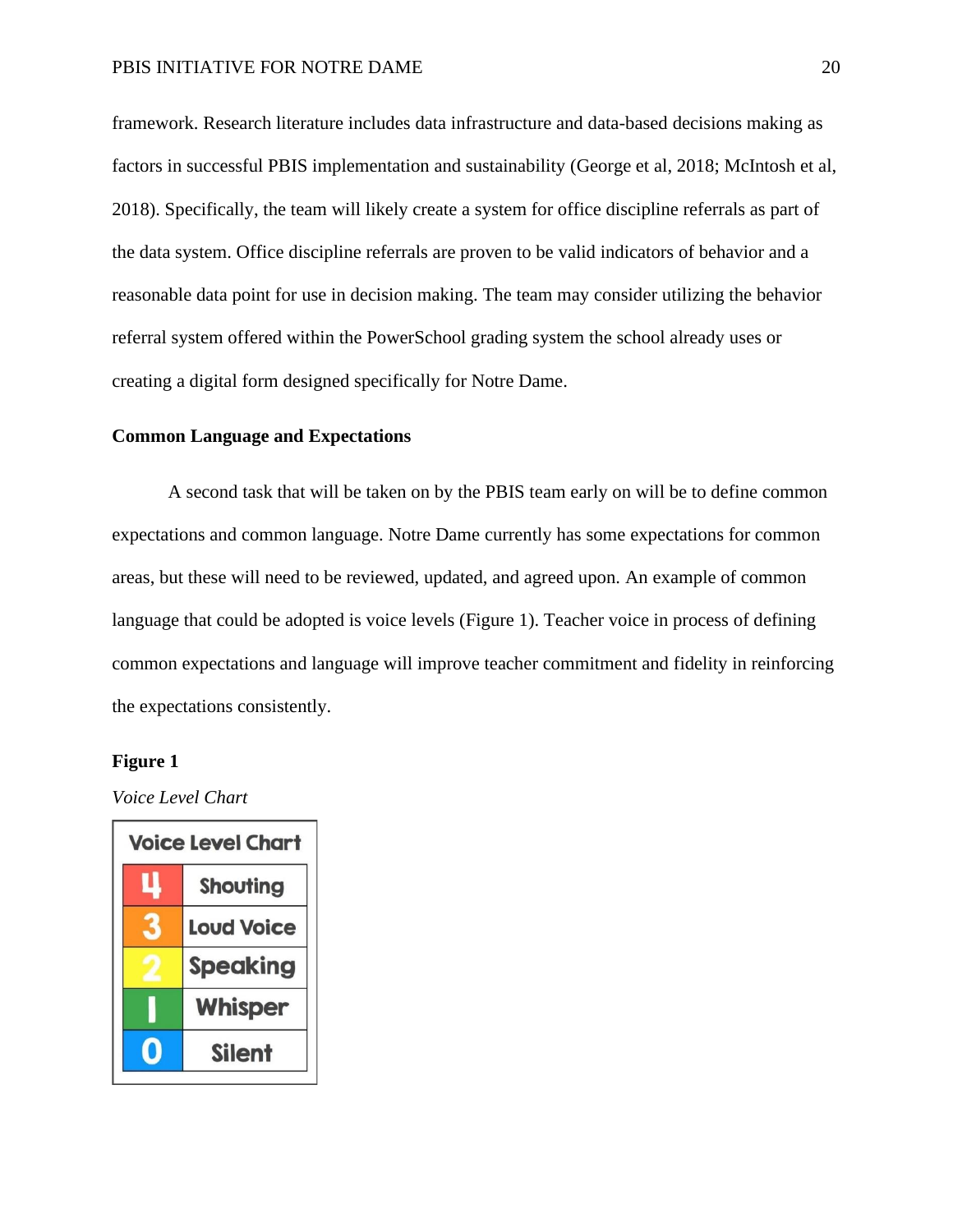## **Teaching Expectations**

Once common expectations are established, the PBIS team will set plans for explicitly teaching these to students when school starts in the fall. Wheatley et al (2009) and Todd et al (2002) tested the effectiveness of this strategy and found the teaching of expectations was an important factor in improving target behaviors. Lesson plans will be written and shared with staff and expectation lessons will be scheduled. The team may consider having some of the lessons taught by a staff member other than the classroom teacher and in the related locations (hallway, playground, etc.).

## **Positive Reinforcement**

Positive reinforcement of expectations is another pillar of the PBIS framework. The PBIS team will need to develop a plan or system for positive behavior reinforcement at Notre Dame. The use of extrinsic motivation is one of the concerns staff at Notre Dame have expressed with PBIS so the development of this system will need to be specifically tailored to Notre Dame with enough emphasis on providing feedback and reinforcement to students without 'bribing' them. Studies cited in the literature review agreed that positive reinforcement of the expectations in the form of verbal compliments or 'praise notes' contributed to the resulting improved hallway and lunchroom behavior.

### **Fidelity**

Even the best laid plans can fail without accountability and fidelity. The PBIS team will need to plan checks and balances into all of the above plans in order to provide accountability for teachers and staff. It has been well established that fidelity is vital to the success and sustainability of PBIS. Teachers must consistently document behaviors in order for data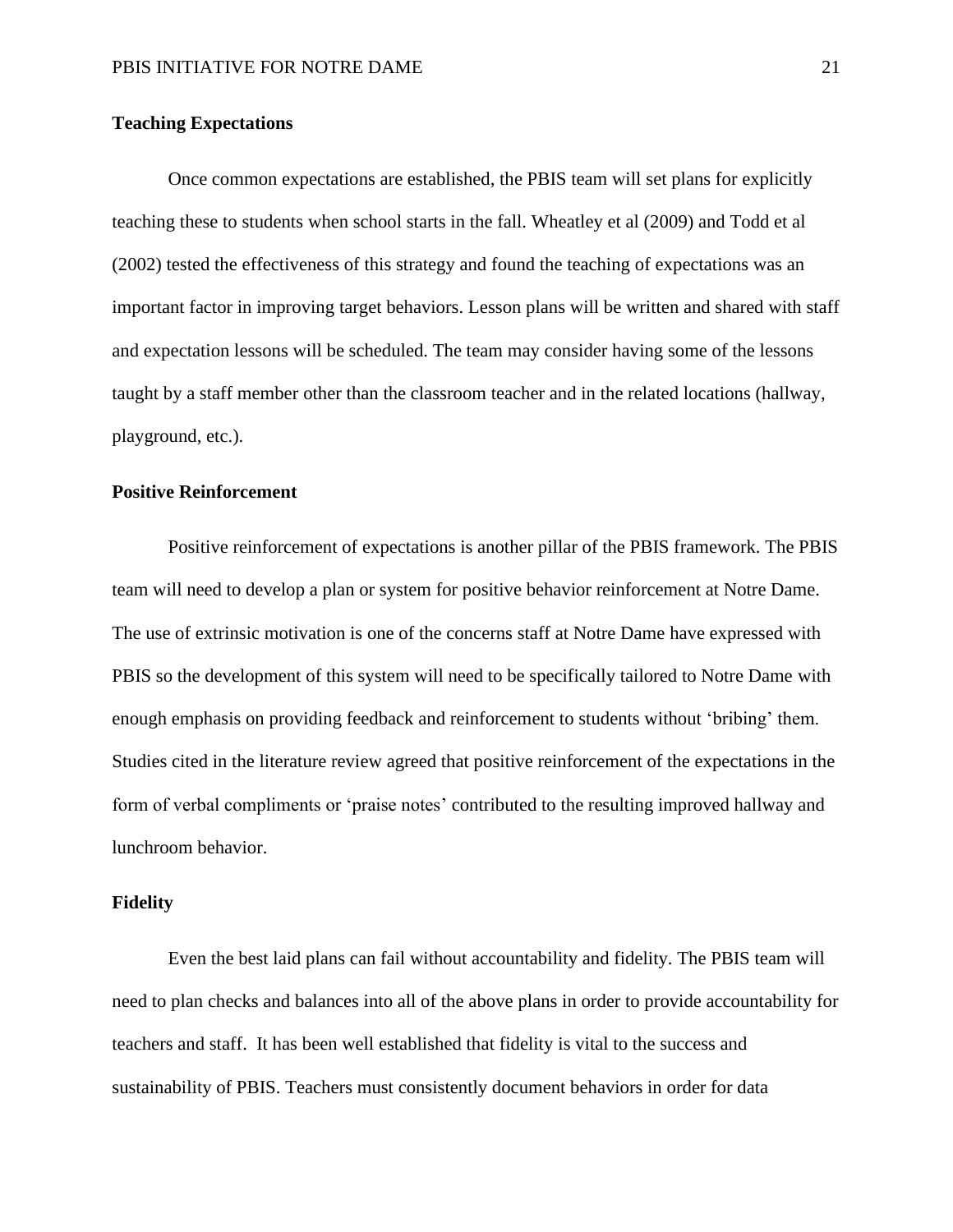collection to be valuable for decision making. All teachers must execute the expectations lesson plans to their fullest so that each student learns the common language and common expectations. Positive reinforcement must be frequent and consistent across all areas and grades in order to be effective. The team will need to consider how to support teachers in these goals.

#### **Implementation of the Plan**

## <span id="page-22-0"></span>**Timeline**

There are quite a few steps in the plan that will need to be carefully timed to be ready for implementation when school starts in the fall. The first step should take place as soon as possible during this school year and more than half of the steps need to be completed before school starts next year. The rest will need to take place during the first few weeks of school. Table 1 outlines these timelines and who will be responsible for carrying them out. The principal will need to schedule the dates of these steps by examining the professional development times available at the end of this school year and beginning of next year. Additional PBIS team meetings may be necessary during the summer months.

## **Table 1**

| <b>Step</b>                           | <b>Timeline</b>             | <b>Responsible Staff</b>   |
|---------------------------------------|-----------------------------|----------------------------|
| PBIS Self-Assessment Survey           | <b>ASAP</b>                 | Principal collaborating    |
| (SAS)                                 |                             | with AEA                   |
| <b>School Climate Reality Check</b>   | <b>Before School Starts</b> | Principal and/or Staff     |
| PD Activity                           |                             | Volunteer                  |
| <b>Address Misconceptions</b>         | <b>Before School Starts</b> | Principal and/or Staff     |
|                                       |                             | Volunteer                  |
| Training                              | <b>Before School Starts</b> | Principal collaborating    |
|                                       |                             | with AEA                   |
| Create a Team                         | <b>Before School Starts</b> | Principal with staff input |
| <b>Establish Data Collection Plan</b> | <b>Before School Starts</b> | <b>PBIS Team</b>           |
| Agree Upon Common                     | <b>Before School Starts</b> | PBIS Team leading staff    |
| <b>Expectations and Language</b>      |                             |                            |

#### *PBIS Implementation Timeline*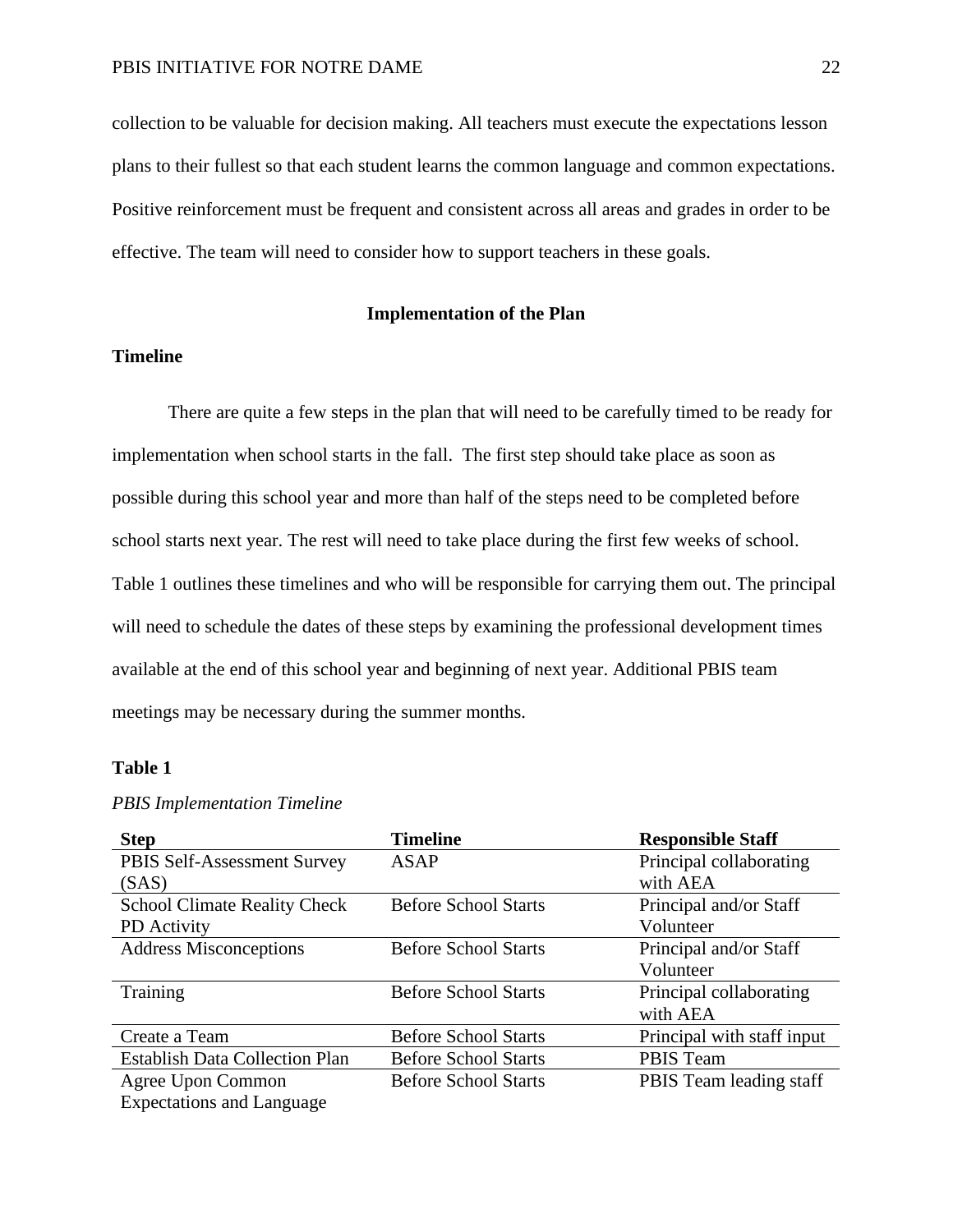| <b>Teach Expectations</b>     | First Week of School/First Six | Staff supported by PBIS |
|-------------------------------|--------------------------------|-------------------------|
|                               | <b>Weeks of School</b>         | team                    |
| <b>Positive Reinforcement</b> | Begin concurrently with        | All staff supported by  |
|                               | Teaching Expectations and      | PBIS team               |
|                               | continue all year              |                         |
| Teacher Accountability and    | Begin concurrently with        | All staff supported by  |
| Fidelity                      | Teaching Expectations and      | PBIS team               |
|                               | continue all year              |                         |

## **Resources Needed**

The biggest resource required to carry out this plan is time. Specifically, whole staff professional development time to work through the outlined steps will be needed. The process should not be rushed so, if necessary, full implementation should be pushed back to accommodate all of the steps and ensure staff buy-in.

#### **How Will We Know the Plan Worked?**

By including behavior data collection in the implementation plan, we will already be gathering the data necessary to monitor progress and hopefully the success of the implementation. After implementation, the PBIS team will monitor and analyze the data during regular meetings and adjust planning accordingly. After year one, staff should again take the PBIS Self-Assessment Survey (SAS). Changes in the results should show the areas in which progress has been made and should aid in planning for the future. This tier 1 implementation should be followed up by additional planning and implementation in year two and beyond including tier 2 and tier 3 interventions.

## **Potential Barriers**

This implementation plan has attempted to anticipate and address potential barriers up front. Especially staff buy-in. Hopefully a school climate reality check, addressing misconceptions, and training will all work to overcome the challenge of staff buy-in. If these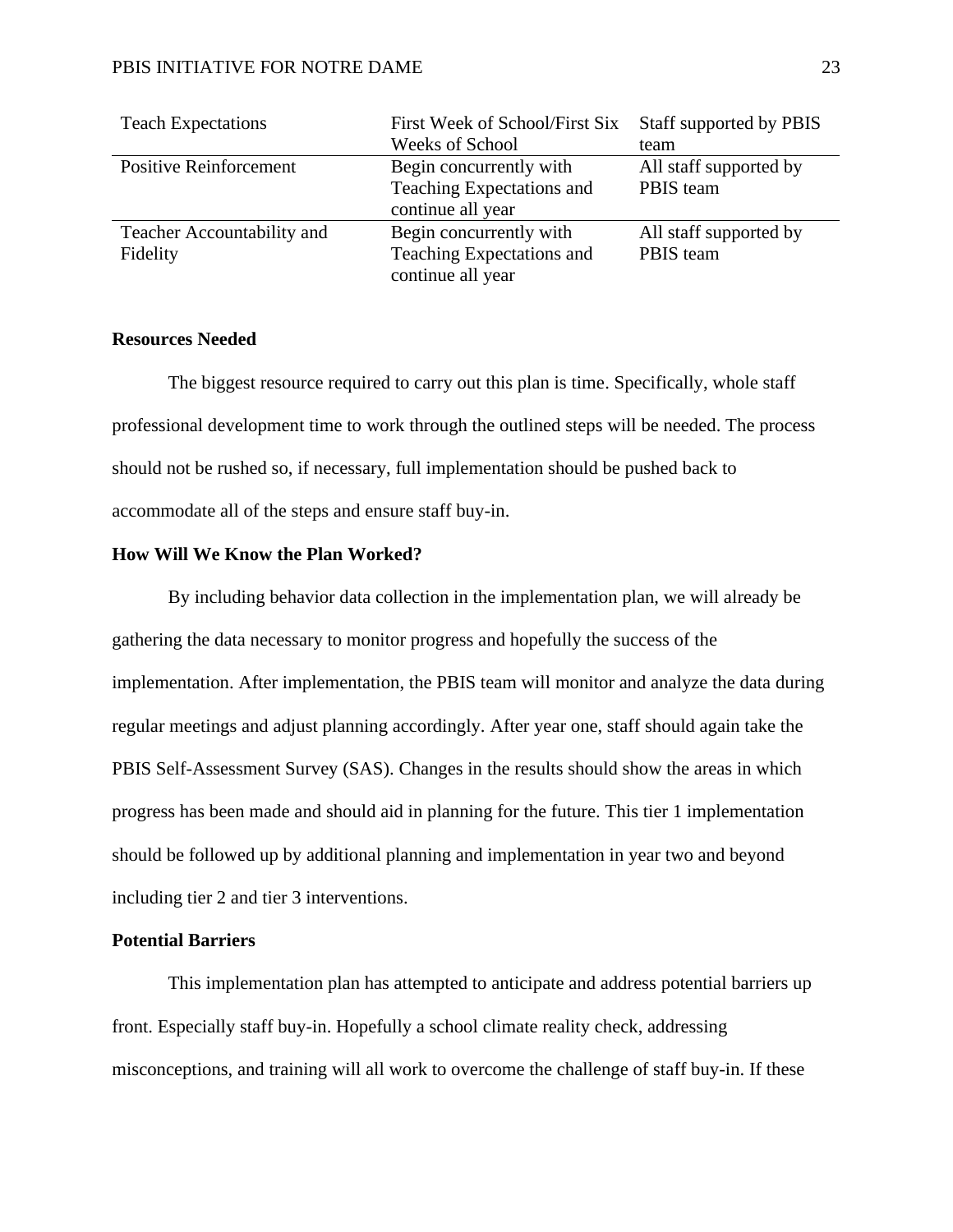activities are not enough, it will be important for administration and the PBIS team to work together to adjust the plans accordingly in order to obtain staff buy-in before moving forward with implementation.

## **Conclusion**

PBIS implementation would transform Notre Dame by providing much needed structure to the way challenging behavior is managed. It would establish a procedure for documenting behavior, provide common language for staff, more clearly define common expectations, create a strong foundational climate, build more individualized supports for students, support a shift from a reactive to a proactive mindset, and establish a more consistent set of procedures for dealing with challenging behavior. I believe PBIS is an important first step in Notre Dame supporting the behavioral needs of all its students.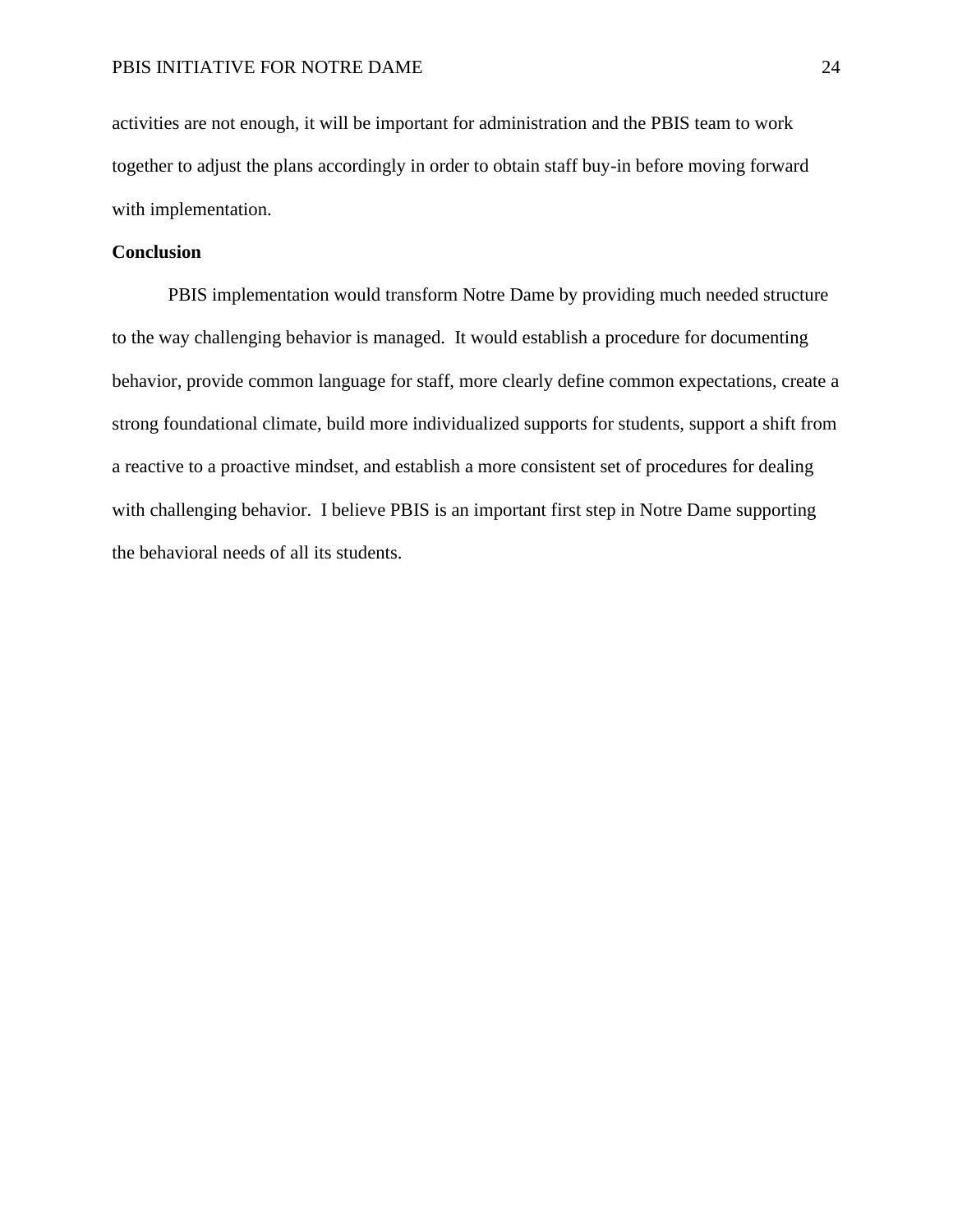#### **References**

<span id="page-25-0"></span>Amity, N., Palmer, K., James, A. G., & Petrasek, M. (2019). Disciplinary and Achievement Outcomes Associated With School-Wide Positive Behavioral Interventions and Supports Implementation Level. *School Psychology Review, 48*(1), 81-87.

<http://dx.doi.org/10.17105/SPR-2017-0131.V48-1>

- Benner, G. J., Beaudoin, K. M., Chen, P.-Y., Davis, C., & Ralston, N. C. (2010). The impact of intensive positive behavioral supports on the behavioral functioning of students with emotional disturbance: How much does fidelity matter? *Journal of Behavior Assessment and Intervention in Children, 1*(1), 85–100.
- Bradshaw, C. P., Koth, C. W., Bevans, K. B., Ialongo, N., & Leaf, P. J. (2008). The impact of school-wide positive behavioral interventions and supports (PBIS) on the organizational health of elementary schools. *School Psychology Quarterly, 23*(4), 462-473. <http://dx.doi.org/10.1037/a0012883>
- Bradshaw, C. P., Mitchell, M. M., & Leaf, P. J. (2010). Examining the effects of schoolwide positive behavioral interventions and supports on student outcomes: Results from a randomized controlled effectiveness trial in elementary schools. *Journal of Positive Behavior Interventions*, *12*(3), 133–148.
- Bradshaw, C. P., Reinke, W. M., Brown, L. D., Bevans, K. B., & Leaf, P. J. (2008). Implementation of School-Wide Positive Behavioral Interventions and Supports (PBIS) in Elementary Schools: Observations from a Randomized Trial. *Education & Treatment of Children, 31*(1), 1-26. [https://www.proquest.com/scholarly-journals/implementation](https://www.proquest.com/scholarly-journals/implementation-school-wide-positive-behavioral/docview/202675578/se-2?accountid=28306)[school-wide-positive-behavioral/docview/202675578/se-2?accountid=28306](https://www.proquest.com/scholarly-journals/implementation-school-wide-positive-behavioral/docview/202675578/se-2?accountid=28306)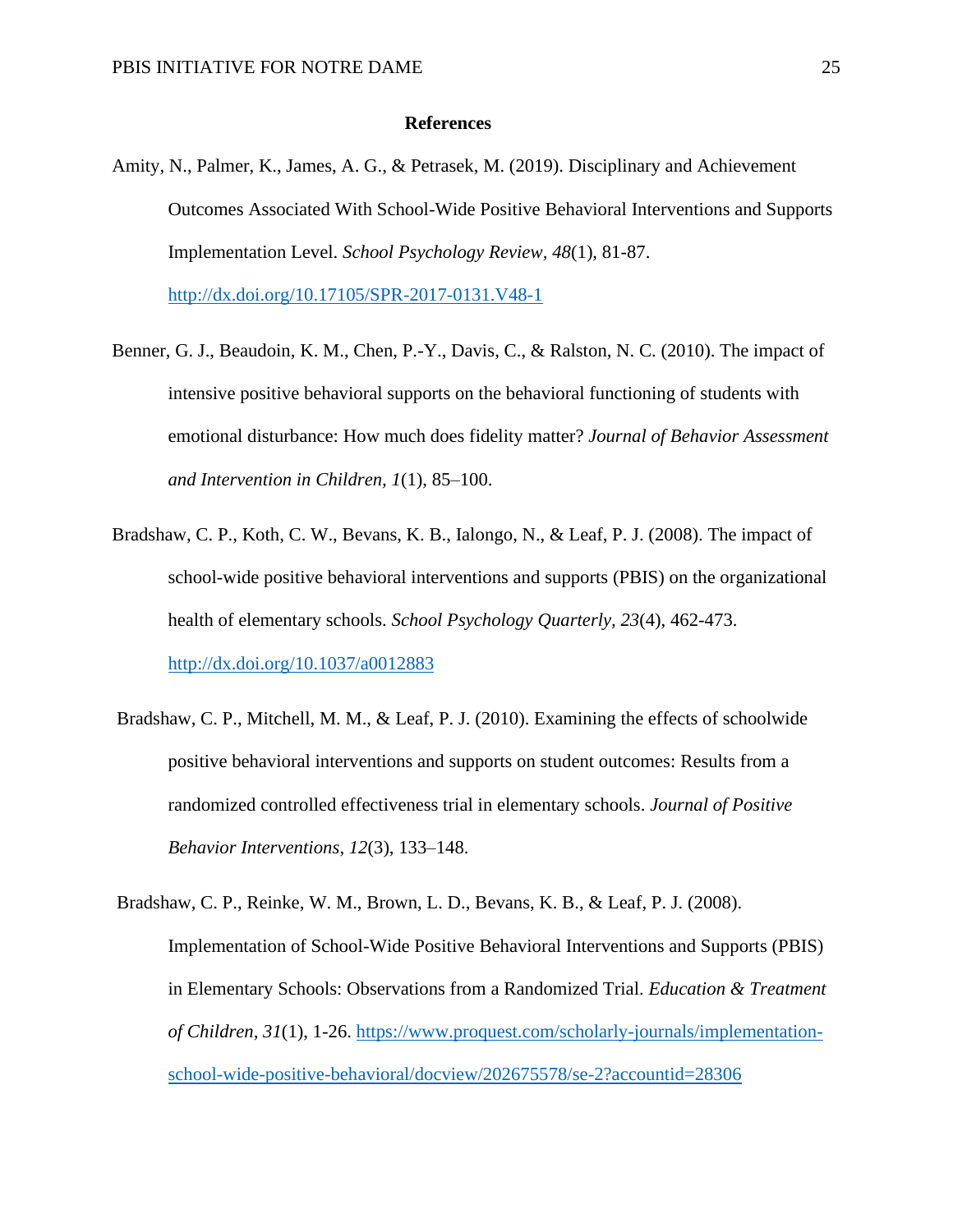- Bradshaw, C. P., Waasdorp, T. E., & Leaf, P. J. (2012). Effects of school-wide positive behavioral interventions and supports on child behavior problems. *Pediatrics, 130*(5), e1136-e1145.<http://dx.doi.org/10.1542/peds.2012-0243>
- Bradshaw, C. P., Waasdorp, T. E., & Leaf, P. J. (2015). Examining variation in the impact of school-wide positive behavioral interventions and supports: Findings from a randomized controlled effectiveness trial. *Journal of Educational Psychology, 107*(2), 546-557. <http://dx.doi.org/10.1037/a0037630>

City of Cresco, Iowa. (2020). *Welcome to Cresco, Iowa.* [https://www.cityofcresco.com/.](https://www.cityofcresco.com/)

- George, H. P., Cox, K. E., Minch, D., & Sandomierski, T. (2018). District practices associated with successful swpbis implementation. *Behavioral Disorders, 43*(3), 393–406.
- Howard-Winneshiek Community School District. (2020). *About Us - Howard-Winneshiek Community School District.* [https://www.howard-winn.k12.ia.us/about.](https://www.howard-winn.k12.ia.us/about)
- Iowa Department of Education. (2022). *Positive Behavioral Interventions and Supports.*  [https://educateiowa.gov/pk-12/learner-supports/positive-behavioral-interventions](https://educateiowa.gov/pk-12/learner-supports/positive-behavioral-interventions-supports-pbis)[supports-pbis](https://educateiowa.gov/pk-12/learner-supports/positive-behavioral-interventions-supports-pbis)
- James, A.G., Noltemeyer, A., Ritchie, R., & Palmer, K. Longitudinal disciplinary and achievement outcomes associated with school-wide PBIS implementation level. *Psychology in the Schools*, *56*, 1512– 1521. [https://doi](https://doi-org.ezproxy.nwciowa.edu/10.1002/pits.22282)[org.ezproxy.nwciowa.edu/10.1002/pits.22282](https://doi-org.ezproxy.nwciowa.edu/10.1002/pits.22282)
- Kelm, J. L., & Mcintosh, K. (2012). Effects Of School-Wide Positive Behavior Support On Teacher Self-Efficacy. *Psychology in the Schools, 49*(2), 137-147. <http://dx.doi.org/10.1002/pits.20624>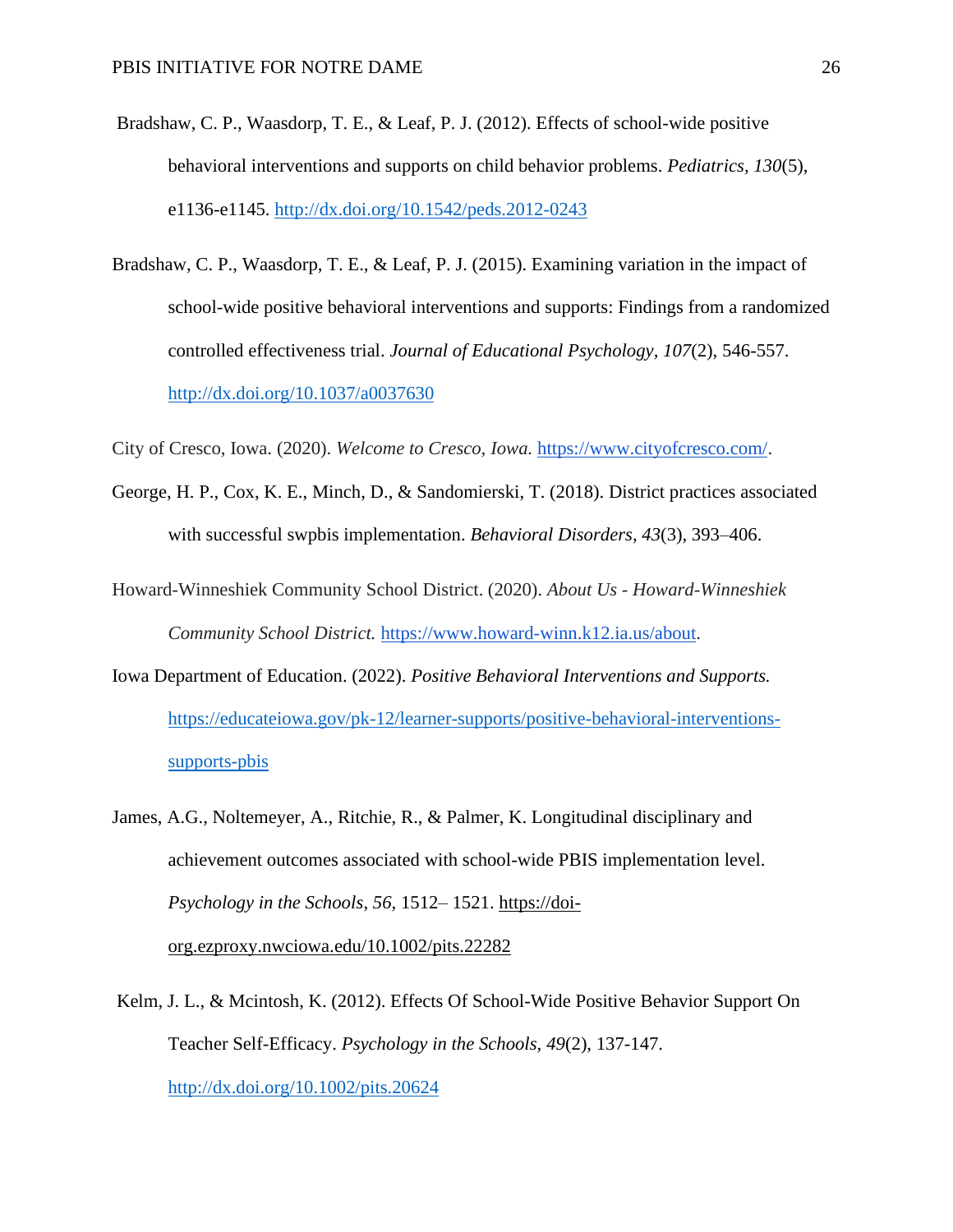- Leedy, A., Bates, P., & Safran, S. P. (2004). Bridging the Research-to-Practice Gap: Improving Hallway Behavior Using Positive Behavior Supports. *Behavioral Disorders, 29*(2), 130- 139. [https://www.proquest.com/scholarly-journals/bridging-research-practice-gap](http://ezproxy.nwciowa.edu/login?url=https://www.proquest.com/scholarly-journals/bridging-research-practice-gap-improving-hallway/docview/620400693/se-2?accountid=28306)[improving-hallway/docview/620400693/se-2?accountid=28306](http://ezproxy.nwciowa.edu/login?url=https://www.proquest.com/scholarly-journals/bridging-research-practice-gap-improving-hallway/docview/620400693/se-2?accountid=28306)
- Luiselli, J., Putnam, R., Handler, M. & Feinberg, A. (2005). Whole‐school positive behaviour support: Effects on student discipline problems and academic performance. *Educational Psychology*, 25(2-3), 183-198, DOI: [10.1080/0144341042000301265](https://doi.org/10.1080/0144341042000301265)
- Madigan, K., Cross, R., Smolkowski, K. & Strycker, L. (2016) Association between schoolwide positive behavioural interventions and supports and academic achievement: A 9-year evaluation. *Educational Research and Evaluation*, *22*(7-8), 402-421, DOI: [10.1080/13803611.2016.1256783](https://doi.org/10.1080/13803611.2016.1256783)
- McIntosh, K., Mercer, S. H., Nese, R. N. T., Strickland-Cohen, M. K., Kittelman, A., Hoselton, R., & Homer, R. H. (2018). Factors predicting sustained implementation of a universal behavior support framework. *Educational Researcher, 47*(5), 307–316.
- Notre Dame Catholic School. (2021). *Parent/Guardian/Student Handbook*. [https://ndcschool.weebly.com/uploads/1/2/5/5/12556646/nd\\_parent\\_guardian](https://ndcschool.weebly.com/uploads/1/2/5/5/12556646/nd_parent_guardian-student_handbook_2021-2022.pdf)[student\\_handbook\\_2021-2022.pdf](https://ndcschool.weebly.com/uploads/1/2/5/5/12556646/nd_parent_guardian-student_handbook_2021-2022.pdf)
- Pas, E. T., Bradshaw, C. P., & Mitchell, M. M. (2011). Examining the validity of office discipline referrals as an indicator of student behavior problems. *Psychology in the Schools*, *48*(6), 541–555.
- Pas, E. T., Johnson, S. R., Debnam, K. J., Hulleman, C. S., & Bradshaw, C. P. (2019). Examining the relative utility of pbis implementation fidelity scores in relation to student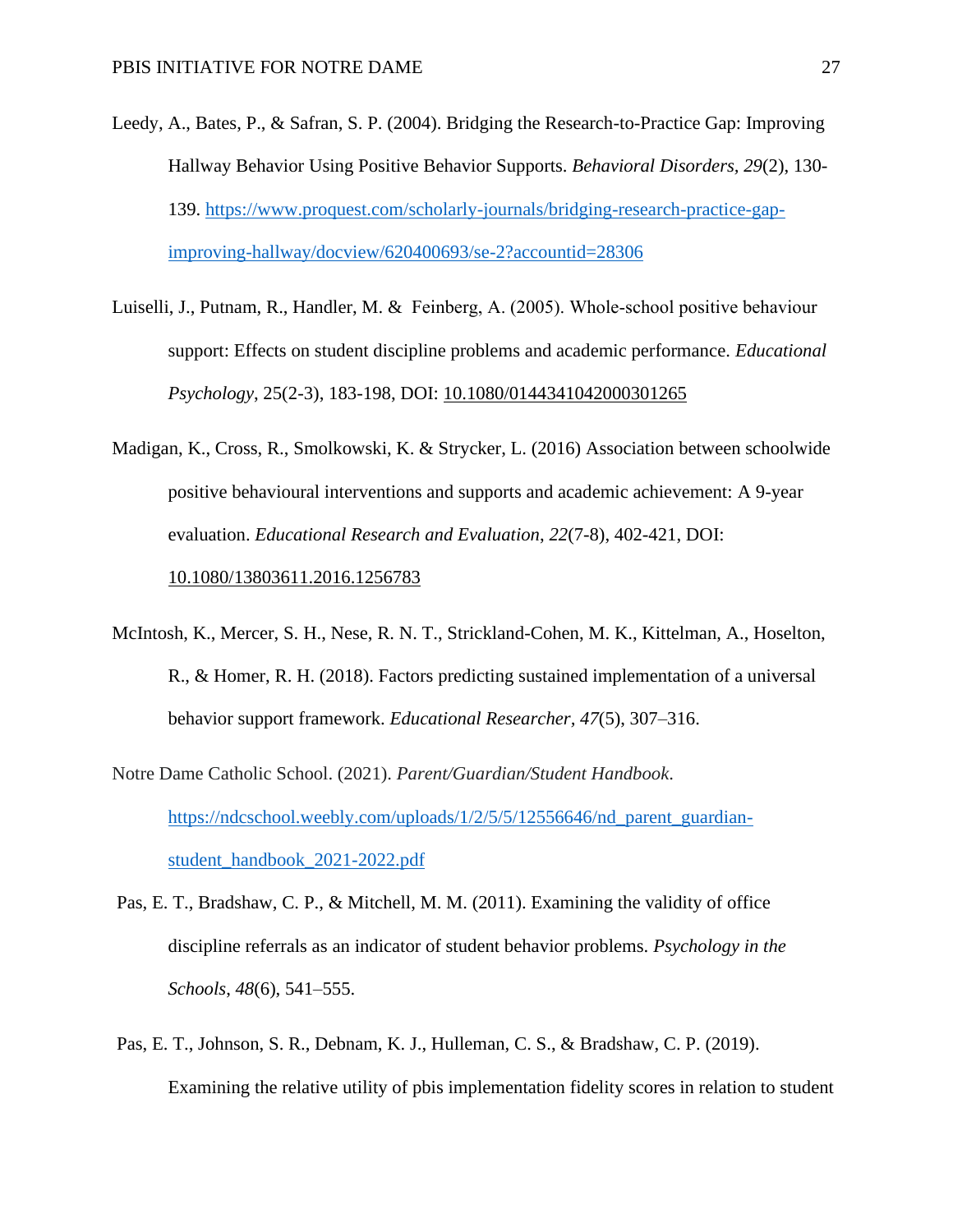outcomes. *Remedial and Special Education*, *40*(1), 6–15.

<https://doi.org/10.1177/0741932518805192>

- Pinkelman, S. E., McIntosh, K., Rasplica, C. K., Berg, T., & Strickland-Cohen, M. (2015). Perceived Enablers and Barriers Related to Sustainability of School-Wide Positive Behavioral Interventions and Supports. *Behavioral Disorders, 40*(3), 171-183. [https://www.proquest.com/scholarly-journals/perceived-enablers-barriers](http://ezproxy.nwciowa.edu/login?url=https://www.proquest.com/scholarly-journals/perceived-enablers-barriers-related/docview/1693347913/se-2?accountid=28306)[related/docview/1693347913/se-2?accountid=28306](http://ezproxy.nwciowa.edu/login?url=https://www.proquest.com/scholarly-journals/perceived-enablers-barriers-related/docview/1693347913/se-2?accountid=28306)
- Sørlie, M., Idsoe, T., Ogden, T., Olseth, A. R., & Torsheim, T. (2018). Behavioral Trajectories During Middle Childhood: Differential Effects of the School-Wide Positive Behavior Support Model. *Prevention Science, 19*(8), 1055-1065. [http://dx.doi.org/10.1007/s11121-](http://dx.doi.org/10.1007/s11121-018-0938-x) [018-0938-x](http://dx.doi.org/10.1007/s11121-018-0938-x)
- Todd, A., Haugen, L., Anderson, K., & Spriggs, M. (2002). Teaching recess: Low-cost efforts producing effective results. *Journal of Positive Behavior Interventions, 4*(1), 46. [https://www.proquest.com/scholarly-journals/teaching-recess-low-cost-efforts](http://ezproxy.nwciowa.edu/login?url=https://www.proquest.com/scholarly-journals/teaching-recess-low-cost-efforts-producing/docview/218786043/se-2?accountid=28306)[producing/docview/218786043/se-2?accountid=28306](http://ezproxy.nwciowa.edu/login?url=https://www.proquest.com/scholarly-journals/teaching-recess-low-cost-efforts-producing/docview/218786043/se-2?accountid=28306)
- United States Census Bureau. (2011). *Census - Geography Profile Cresco, Iowa.*  [https://data.census.gov/cedsci/profile?g=1600000US1917220&q=Cresco%20city,%20Io](https://data.census.gov/cedsci/profile?g=1600000US1917220&q=Cresco%20city,%20Iowa) [wa.](https://data.census.gov/cedsci/profile?g=1600000US1917220&q=Cresco%20city,%20Iowa)
- Waasdorp, T.E., Bradshaw, C.P., & Leaf, P.J. The Impact of Schoolwide Positive Behavioral Interventions and Supports on Bullying and Peer Rejection: A Randomized Controlled Effectiveness Trial. *Arch Pediatric Adolescent Medicine*, *166*(2):149–156. doi:10.1001/archpediatrics.2011.755